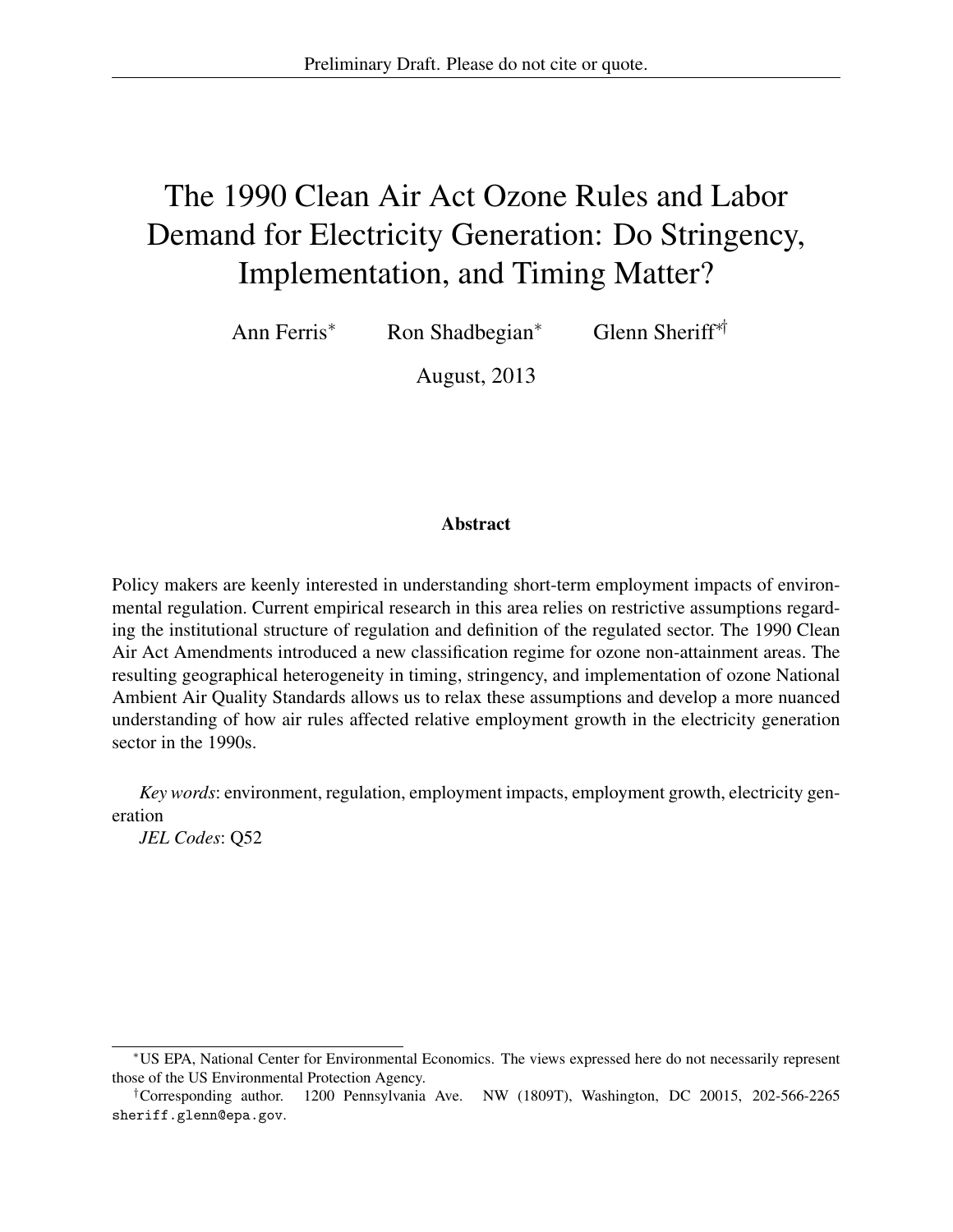The question of how environmental rules impact short to medium term employment growth in regulated entities is of paramount importance to policy makers, but has received relatively little attention from economists. Ozone National Ambient Air Quality Standards (NAAQS) are of particular salience due to their high projected costs. Theoretically, however, compliance costs have an ambiguous impact on sector-level employment (Berman and Bui, 2001; Morgenstern, Pizer, and Shih, 2002; Gray et al., 2011; Gray and Shadbegian, 2013). In this paper, we take advantage of geographic heterogeneity in the implementation, stringency, and timing of ozone regulations to assess how tightening ozone regulations affected plant-level employment growth in the highly regulated electricity generation sector in the 1990s.

Ground-level ozone NAAQS have been set under the Clean Air Act since  $1970<sup>1</sup>$  Although states have the primary role in implementation and enforcement, the 1990 Clean Air Act Amendments (CAAAs) significantly strengthened the federal role. We take advantage of three aspects of these changes to identify the impact of ozone standards on electricity generating units (EGUs).

Prior to 1990, designation was dichotomous; an area was either in or out of attainment with respect to NAAQS. The 1990 CAAAs introduced classifications of ozone non-attainment areas ranging from marginal to extreme, reflecting air quality at the worst monitoring station. Stringency of mandatory controls increased cumulatively as the classification got worse. Unlike previous research, (e.g., Greenstone, 2002; Walker, 2011) we take advantage of this variation to estimate the impact of different levels of regulatory stringency.

Second, the non-attainment designation date published in the Federal Register (FR) and codified in the Code of Federal Regulations (CFR) is not necessarily the date that regulations became effective.<sup>2</sup> Under the Clean Air Act, the federal government is responsible for setting ambient air quality standards, but states are responsible for implementing regulations to achieve them. These regulations become part of a State Implementation Plan (SIP), which becomes federally enforceable when approved by the EPA. Thus, rather than directly regulating emission sources, the designation date starts the clock on a multi-year process in which states submit SIPs for EPA approval.<sup>3</sup> States generally promulgate implementing regulations as part of their SIP submission. SIP submission dates vary by state, and do not necessarily coincide with statutory deadlines. If states do not submit SIPs in a timely manner, or if the SIPs fail to adhere to the requirements of the Act, the EPA can impose regulation with a Federal Implementation Plan.

We take advantage of the fact that the 1990 CAAAs introduced new requirements based on ozone classification to understand the impact of specifying different "start" dates for plant-level regulations. We evaluate three alternative regulation start dates: (i) 1991, the year following the 1990 CAAAs, (ii) 1993, the year SIPs were due, and (iii) the years states actually submitted their

<sup>3</sup>SIPs contain several elements including New Source Review rules, definitions and application of control technologies for stationary sources, control strategies for mobile sources, setting up air quality networks, etc. There are different statutory deadlines for submitting these various elements. Thus, a SIP is generally not a single document. For more details on SIP requirements, see 40 CFR 51.

<sup>&</sup>lt;sup>1</sup>While ozone is beneficial in the stratosphere, at ground level it causes adverse health and environmental impacts (National Research Council, 2008).

<sup>2</sup>United States legislation typically grants broad latitude to executive branch agencies to implement details of the law. The environmental title of the CFR, published each July, is the codification of these regulations. New or amended regulations are published daily in the FR. FR notices cross-reference the affected part of the CFR. Throughout this document, we use the standard abbreviated citation for the CFR and FR. The number preceding CFR indicates the Title, and the number after CFR indicates the Part. The number preceding FR indicates the Volume, and the number after FR indicates the page.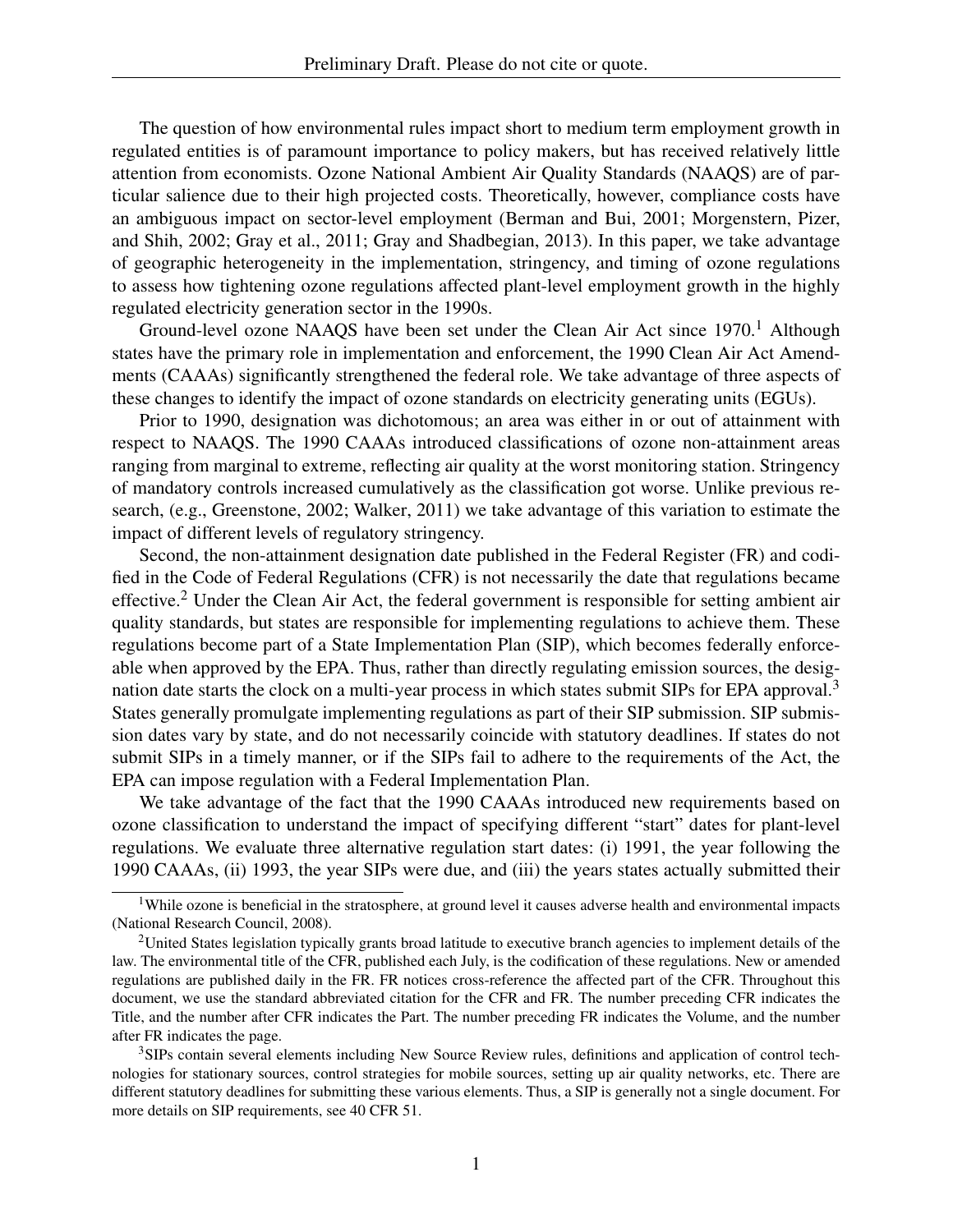$SIPs<sup>4</sup>$ 

Third, we utilize heterogeneity in geographic implementation of the ozone regulations in our identification strategy. The 1990 CAAAs introduced two notable changes in boundary definitions of ozone non-attainment areas. First, boundaries of Serious, Severe, or Extreme non-attainment areas located within a Metropolitan Statistical Area (MSA) expanded to include the entire MSA. This redefinition shifted some counties that previously would not have been stringently regulated under the new classification system, based on their air quality monitoring data, into stricter classifications. Second, the statute created the Ozone Transport Region (OTR) in northeast and mid-Atlantic states. The OTR regulated all counties within those states as at least Moderate ozone non-attainment areas, regardless of local air quality or distance to an MSA. So, for example, counties in rural Pennsylvania that were in attainment for ozone, were newly regulated as moderate non-attainment under the OTR.

The remainder of the paper is organized as follows. Section 1 reviews how the previous literature has evaluated the economic impact of the Clean Air Act. Section 2 describes the institutional framework of ozone NAAQS regulation in greater detail. In Section 3 we describe our theoretical framework. Section 4 discusses our data. In Section 5 we discuss our empirical methodology and our preliminary results. In Section 6 we outline the next steps we will take to refine our results, and Section 7 offers preliminary conclusions.

#### 1 Literature

Our focus on regulatory institutional details is similar in spirit to Berman and Bui (2001). That study estimated the employment impact of strict local air quality regulations in California's South Coast Air Quality Monitoring District. The authors compiled a detailed compendium of plant-specific air regulations for the manufacturing sector, along with adoption and compliance dates. After controlling for national industrial sector trends, they found that local rules significantly impacted investments in pollution abatement, but not employment. Importantly, the study found evidence that the relevant date of impact is the date by which firms must comply with the rule, rather than the date that a rule is announced. Although we do not amass plant-specific local regulatory details, the structure of the CAAAs allow us to examine the impact of requirements that vary in stringency across locations. Similar to Berman and Bui (2001), we are also able to distinguish between the rules' announcement and compliance dates.

Over the past twenty years, it has become common for researchers to use geographical heterogeneity in regulatory stringency mandated by the CAAAs as a quasi-experiment to test hypotheses regarding effects of environmental regulation. In essence, plants in attainment areas serve as a control group with which to compare outcomes in treated plants in the more heavily regulated nonattainment areas. This approach has been used to study pollution levels (Henderson, 1996; Kahn, 1997; Greenstone, 2003, 2004; Auffhammer, Bento, and Lowe, 2009), housing prices (Chay and Greenstone, 2005), productivity (Greenstone, List, and Syverson, 2012), county tax revenue (Carr, 2011), and industrial sector diversity (Carr and Yan, 2012).

Our research is most closely related to work on plant investment decisions (Henderson, 1996; Becker and Henderson, 2000; List and McHone, 2000; List, McHone, and Millimet, 2003; List et al., 2003; List, McHone, and Millimet, 2004; List, Millimet, and McHone, 2004; Becker, 2005;

<sup>&</sup>lt;sup>4</sup>In this draft we only evaluate the first two dates, but we have data to evaluate the third in the next draft.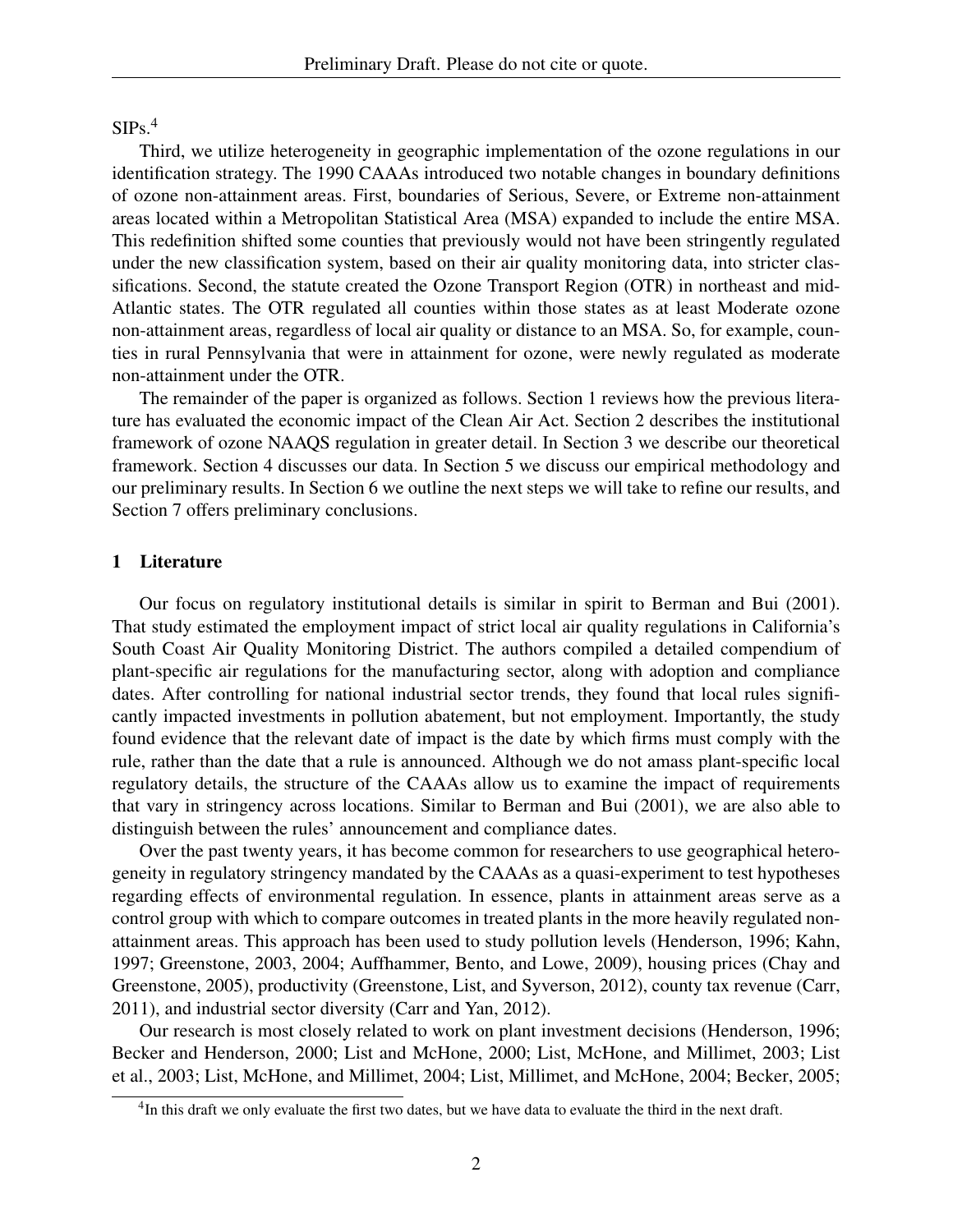Condliffe and Morgan, 2009; Morgan and Condliffe, 2009) and labor demand (Greenstone, 2002; Walker, 2011). Henderson (1996) sparked a large literature estimating the impact of ozone nonattainment on changes in the number of plants. Studies consistently find that, relative to attainment areas, non-attainment designations adversely affect plant economic decisions, finding reduced plant births (Becker and Henderson, 2000; List, McHone, and Millimet, 2003; Condliffe and Morgan, 2009; Morgan and Condliffe, 2009), increased relocations (List et al., 2003), reduced modifications (List, Millimet, and McHone, 2004), and increased pollution abatement costs (Becker, 2005). Regarding labor impacts, Greenstone (2002) used changes in attainment status of NAAQS under the 1970 and 1977 CAAAs to identify employment effects of increased regulation on polluting plants in newly designated non-attainment counties. Walker (2011) extended this work to analyze medium-term effects of the 1990 CAAAs.

In contrast to Berman and Bui (2001) these studies estimate a regulation's impact based on non-attainment designation date, not the date on which rules become effective. As we discuss in Section 2, this distinction is particularly important for ozone New Source Review (NSR) rules after 1990.<sup>5</sup> These studies use county or plant level fixed effects to control for unobserved time invariant characteristics that could affect the outcome variables. Consequently, identification is obtained from regulated plants that switch designation status.

A key decision in this framework is how to define "regulated." The standard approach is to define regulated as the intersection of being a polluting plant and being in a non-attainment county. Early work, including Becker and Henderson (2000) and Greenstone (2002), defines polluting plants based on the relative emission levels of their two-digit Standard Industrial Classification (SIC) code, as recorded in the EPA's Sector Notebook Project. Becker and Henderson (2000) classify plants as heavily polluting if they are in a sector responsible for 25,000 tons per year of VOC, and NOx and VOCs constitute over 60 percent of total emissions. Greenstone (2002) labels a sector as polluting if it is responsible for at least 7 percent of national industrial emissions for a given pollutant. A potential problem with both these approaches is that they may mislabel small sectors with high emissions per plant as not polluting, and large sectors with low emissions per plant as polluting. This mislabeling can be problematic since the CAAAs' NAAQS regulations apply to large emitters on a per plant basis, not a per sector basis.

Other studies, for example Becker (2005) and Morgan and Condliffe (2009), use the EPA's Aerometric Information Retrieval System (AIRS) database to define polluting plants. Becker (2005) defines a four-digit SIC code as being a "high emitter" for a given pollutant if a certain number of establishments in the sector have emissions that exceed the EPA's reporting threshold (typically 100 tons per year) for that pollutant. He chose this level so that the number of high emitters would be no more than 50 percent of the sample. This approach also has the possibility of mislabeling low emission plants as high emitters or high emission plants as low emitters.

Walker (2011) defines polluting plants using a different EPA database, the Air Facility Subsystem  $(AFS)$ <sup>6</sup>. AFS has the advantage of containing plant-level information on air permits by pollutant. Under the assumption that the EPA issues permits to a plant if and only if it pollutes, this approach would appear to be ideal. Unfortunately, using the AFS in this way is not immune from mis-classifying plants since several states have alternative Federally Enforceable State Operating

<sup>&</sup>lt;sup>5</sup>The distinction is also relevant for  $PM_{10}$  and CO NSR rules.

<sup>6</sup>See http://www.epa.gov/enviro/facts/afs/index.html.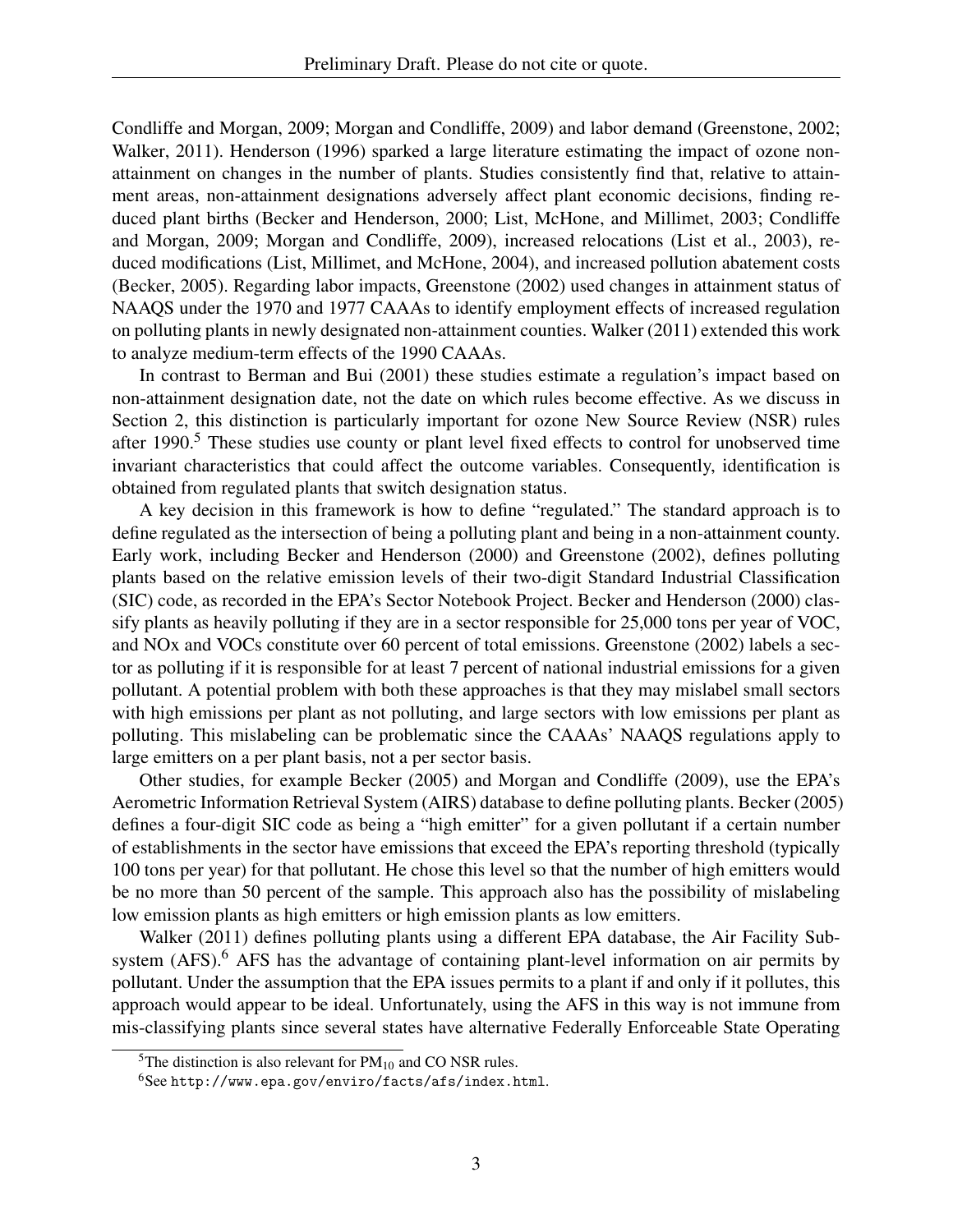Permitting programs that may not necessarily appear in  $AFS$ .<sup>7</sup> The  $AFS$  also has the disadvantage that it is only a current snapshot of permits; it is not a historical panel of regulated facilities. Thus, if plant emissions are not constant over time, the AFS can mischaracterize polluters during the period of analysis. A large permitted facility in the current AFS database may have been a minor source in 1993, for example, or a large emitter in the 1990s may have since scaled back operations.

The next step is to choose an appropriate control group. Greenstone (2002) combined SIC-level emission data with plant-level production data from the 1967, 1972, 1977, 1982, and 1987 Census of Manufacturers. These data allowed him to control for unobserved time invariant confounding factors with plant-level fixed effects. Consequently, these estimates are based on the difference in the growth rate of employment for a polluting plant during a period in which it is in an attainment county compared to the growth rate for the same plant during a period in which it is in nonattainment.

Walker (2011) took advantage of plant-level permit information from the AFS database, combined with annual plant-level data from the U.S. Census Bureaus Longitudinal Business Database. These data increased the potential accuracy of Walker's estimates vis-a-vis Greenstone (2002), by allowing for a triple-difference estimator. This innovative framework compares the difference in employment between polluting and non-polluting industrial plants in non-attainment counties with the difference between polluting and non-polluting plants in attainment counties, before and shortly after the 1990 CAAAs, while using plant-level fixed effects to control for unobservable confounding factors.

Here, we focus specifically on the electricity generation sector. All plants in our sample are major sources of  $NOx<sup>8</sup>$ , as defined by the CAA, and so unquestionably fall in the "polluting" category. In this regard, all plants in our sample in non-attainment areas are regulated, but most importantly, to varying degrees of stringency. We assign plants into seven categories of regulatory stringency based on contemporaneous ozone classifications. Rather than relying on a grouping of non-regulated plants for a third difference, we improve upon our control group by employing a matching technique to further refine the composition of plants in attainment counties in our sample, to more closely approximate those plants in non-attainment areas.

## 2 Ozone regulation under the Clean Air Act

The 1970 CAAAs introduced NAAQS for a set of "criteria" air pollutants, among them ozone.<sup>9</sup> Although the EPA was responsible for setting the NAAQS, the statute left implementation and area designation to the states. After a lack of progress in achieving these standards, Congress enacted the 1977 CAAAs. These amendments gave the EPA temporary power to designate areas as being out of attainment, and also gave the EPA the power to sanction states that do not comply with their responsibilities by taking over implementation via Federal Implementation Plans, banning new construction, and withholding grant money and highway funding, among other things.

 $7$ See http://www.epa.gov/reg5oair/permits/oper.html.

<sup>8</sup>Ground level ozone is created by a photochemical reaction to which both VOCs and NOx are precursors.

<sup>9</sup>The other criteria pollutants are particulate matter, carbon monoxide, lead, sulfur dioxide, and nitrogen dioxide. Particulate matter was originally defined as Total Suspended Particulates (TSP) comprising particles smaller than 40 microns. In 1987, the EPA revised the standard to cover only particles smaller than 10 microns, PM<sub>10</sub> (52 FR 24634). In 1997, the EPA preserved the  $PM_{10}$  standard, and added a stricter standard for particles smaller than 2.5 microns, PM2.<sup>5</sup> (62 FR 38652).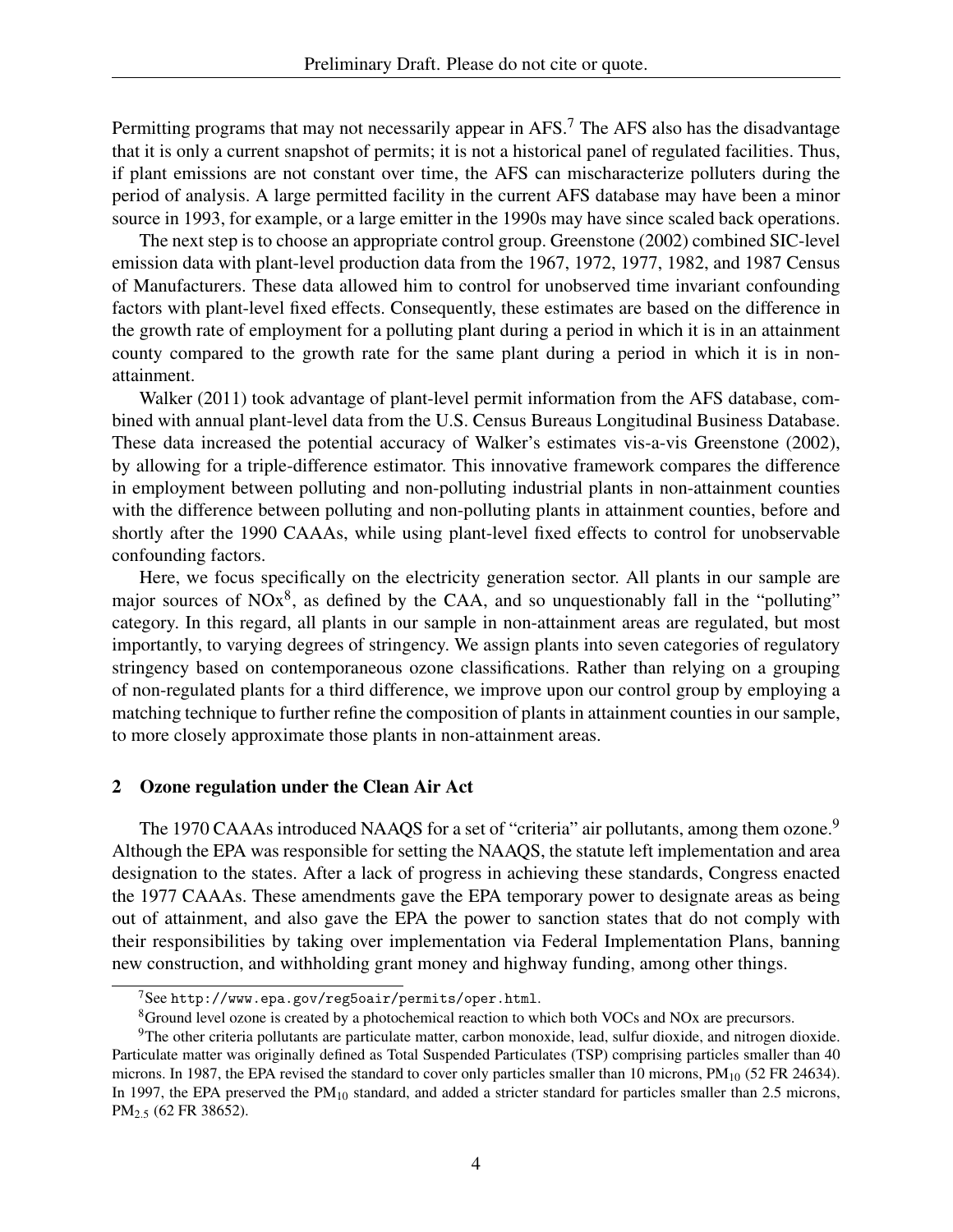The 1977 CAAAs treated criteria pollutants equally. States were responsible for monitoring ambient pollution in their air quality regions (which often, but not necessarily, coincided with county boundaries), and for submitting changes in attainment status to the EPA. New and modified major stationary sources (those emitting more than 100 tons per year of any criteria pollutant) in attainment areas have been governed under Prevention of Significant Deterioration (PSD) requirements. Under PSD, these sources must demonstrate that they will not significantly impair ambient air quality and must install best available control technology (BACT). Plants can use cost considerations when selecting BACT.

In non-attainment areas, new or modified major stationary sources (those emitting more than 100 tons per year of the criteria pollutant for which the area is in non-attainment) were subject to stricter New Source Review (NSR) requirements. Among other things, NSR imposed two requirements on plants. First, these sources were required to install Lowest Achievable Emission Rate controls regardless of cost. Second, they were required to offset emission increases with reductions elsewhere in the area at a ratio of 1:1. Existing major sources faced the less stringent requirement of retrofitting with Reasonably Available Control Technology (RACT), for which cost could be considered in the definition of "reasonably".

Under the 1990 CAAAs these requirements were preserved under Subpart 1 of Title I of the Act. In addition to Subpart 1, ozone was governed under stricter requirements set forth in Subpart 2.<sup>10</sup> Subpart 2 divided non-attainment into several classifications. The classifications imposed increasingly strict requirements based upon the degree to which an area's ambient pollution concentration exceeded the standard. Subpart 2 also extended ozone regulations to cover sources of oxides of nitrogen (NOx); previously only sources of volatile organic compounds (VOCs) were covered. $11$ 

Under Supbart 2, ozone non-attainment areas have six main classifications: Transitional, Marginal, Moderate, Serious, Severe, and Extreme.<sup>12</sup> Transitional areas were regulated under the requirements of Subpart 1 only. With respect to stationary source regulation, the other classifications differ in four main aspects: the threshold for defining a "major" source gradually falls from 100 tons per year for Marginal areas to 10 tons per year for Extreme areas; NSR offset requirements are gradually increased from ratios of 1.1:1, to 1.5:1; RACT requirements become more strict for Moderate and above areas; and the threshold for what qualifies as a significant modification for NSR purposes is lowered from 40 to 25 additional tons per year in Serious and Severe areas and eliminated for Extreme areas.<sup>13</sup>

Statutory requirements accumulate with each increase in classification. Marginal areas, for example, must comply with all requirements of areas regulated under Subpart 1, and Extreme areas must satisfy the requirements of all other classifications. In addition to plant-level requirements areas may be required to undertake a range of other actions such as vehicle inspection and mainte-

<sup>&</sup>lt;sup>10</sup>The Act did not change the standard itself, which the EPA set in 1979. The 1979 standard was defined as one day or less per calendar year expected to have a maximum hourly average concentration exceeding 0.12 ppm (44 FR 8202).

<sup>11</sup>VOCs and NOx are ozone precursors.

<sup>&</sup>lt;sup>12</sup>In addition, a single Submarginal area was essentially regulated as Transitional, and there are two grades of Serious classification, 15 and 17, referring to the number of years allowed for the area to come into attainment.

<sup>&</sup>lt;sup>13</sup>Other major stationary source requirements include annual emissions statements (Moderate and above), an emissions fee if the area fails to attain by deadline (Serious and Extreme), and clean fuel, such as natural gas, or advanced control technologies for all boilers emitting more than 25 tons per year of NOx (Extreme).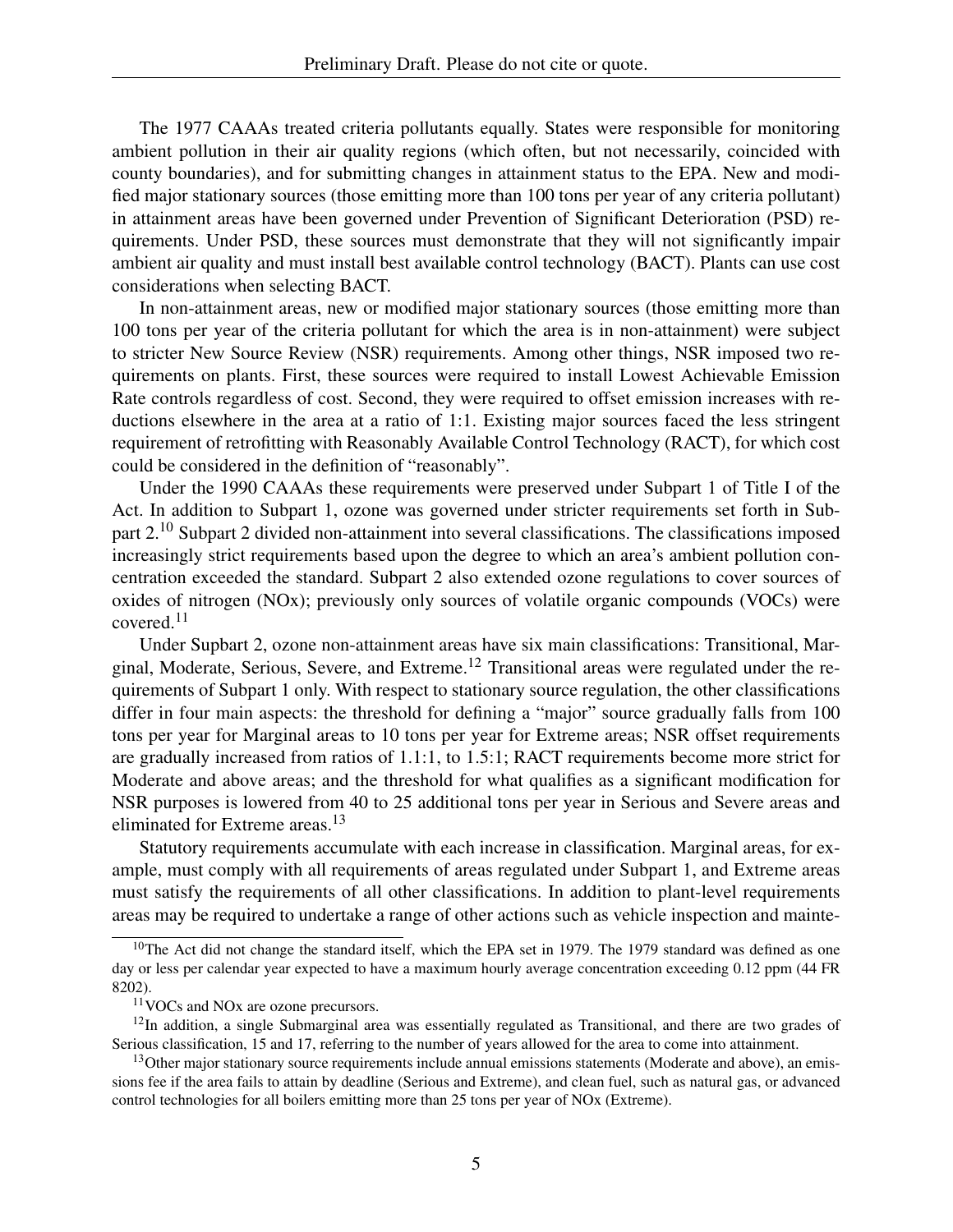| Classification                   |                                      | <b>Cumulative Requirements</b>              |                                                                                 | Major<br>Source<br>Threshold*<br>(tons/year) | <b>NSR</b><br>Offset*<br>(ratio) | Attainment<br>Deadline<br>(years) |
|----------------------------------|--------------------------------------|---------------------------------------------|---------------------------------------------------------------------------------|----------------------------------------------|----------------------------------|-----------------------------------|
|                                  | Extreme                              | <b>Traffic Controls</b>                     | NSR triggered by any modification*<br>Clean Fuels for Boilers*                  | 10                                           | 1.5:1                            | 20                                |
|                                  |                                      | <b>VMT Growth Offset</b>                    |                                                                                 |                                              |                                  |                                   |
|                                  | Severe                               | Low VOC Reformulated Gasoline               |                                                                                 | 25                                           | 1.3:1                            | 15 or 17                          |
|                                  |                                      | Penalty Fee Program for Major Sources*      |                                                                                 |                                              |                                  |                                   |
|                                  |                                      | Vehicle Miles Travelled (VMT) Demonstration |                                                                                 |                                              |                                  |                                   |
|                                  |                                      | Milestone Contingency Measures for RFP      |                                                                                 |                                              |                                  |                                   |
| Serious                          |                                      |                                             | Modeled Attainment Demonstration Enhanced Vehicle I/M                           | 50                                           | 1.2:1                            | 9                                 |
|                                  |                                      |                                             |                                                                                 |                                              |                                  |                                   |
|                                  | Clean Fuels Program                  |                                             | NSR triggered by smaller modification*                                          |                                              |                                  |                                   |
|                                  |                                      |                                             | Average 3% RFP per year after year 6 Enhanced Monitoring Plan                   |                                              |                                  |                                   |
|                                  | Vehicle Inspection/Maintenance (I/M) |                                             |                                                                                 |                                              |                                  |                                   |
| Moderate                         | 15% RFP Over 6 Years                 | Stage II Gasoline Vapor Recovery            |                                                                                 | 100                                          | 1.15:1                           | 6                                 |
| Enhanced RACT*                   |                                      | Attainment Demonstration                    | Contingency Measures                                                            |                                              |                                  |                                   |
| Marginal                         |                                      |                                             | NOx Requirements* Periodic EI Updates Major Source Emission Statements*         | 100                                          | 1.1:1                            | 3                                 |
|                                  |                                      |                                             | Reasonable Further Progress (RFP) Reasonably Available Control Measures         |                                              |                                  |                                   |
| Transitional                     |                                      |                                             | Reasonably Available Control Technology (RACT) for some existing major sources* |                                              |                                  |                                   |
| (VOC only)                       |                                      |                                             | New Source Review (NSR) Program: Lowest Achievable Emission Rate and Offsets*   | 100                                          | 1:1                              | 5                                 |
| <b>Transportation Conformity</b> | Emission Inventory (EI)              |                                             | Emission Growth Projection                                                      |                                              |                                  |                                   |

## Figure 1: 1990 Clean Air Act Requirements for Ozone Non-attainment Areas

Notes: Requirements for each classification include those of all lower classifications. This figure is a general summary, see Clean Air Act Title I, Part D, Subparts 1 and 2 for details, including possible exemptions and waivers. \*Requirement applies to individual major stationary sources.

Source: Authors, adapted from EPA, based on information from Wooley and Morss (2012).

nance programs, submitting an emissions inventory, demonstrating reasonable further progress in area-wide emissions reductions, etc. Figure 1 provides details regarding statutory requirements for each classification.

Recognizing that emissions from mobile sources are a significant source of ozone precursors, and that emissions can travel great distances, the 1990 CAAAs extended the geographic areas subject to non-attainment status in two ways. First, for Serious and greater ozone non-attainment areas located within a metropolitan statistical area, non-attainment area boundaries were expanded to include the entire metropolitan statistical area (42 USC  $\S7407(d)(4)$ ).<sup>14</sup> Second, Subpart 2 also created a permanent Ozone Transport Region (OTR) comprising the entire states of Maine, New Hampshire, Vermont, Massachusetts, Connecticut, Rhode Island, New York, New Jersey, Pennsylvania, Maryland, Delaware, the District of Columbia, and the northern counties of Virginia that are in the Washington, DC Consolidated Metropolitan Statistical Area (42 USC  $\S7511c(a)$ ). All major stationary sources in the OTR are regulated at least as if they were in Moderate non-attainment, regardless of local air quality, except that sources in the OTR are considered major if they emit more than 50 tons per year, rather than 100. During the late 1990s, member states of the OTR tightened electricity generation unit (EGU) NOx RACT rules and set a cap on total OTR NOx emissions from EGUs.

In addition to these ozone-specific changes, the 1990 CAAAs changed the general NAAQS designation process. Previously, states were responsible for submitting requests for changes in designation status to the EPA at their own initiative. By operation of law, the Act itself desig-

 $14$ The Act made a similar boundary adjustment for CO non-attainment areas.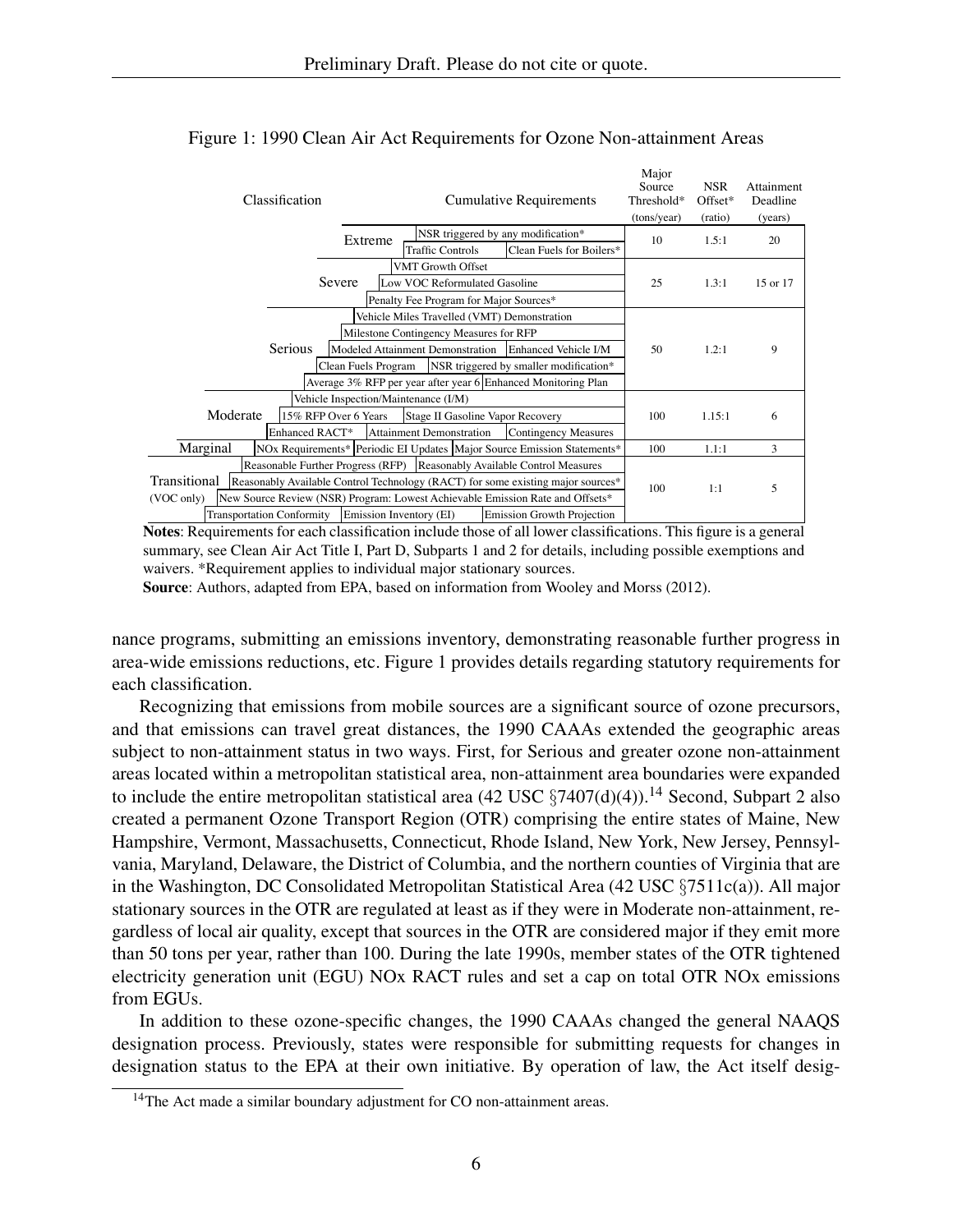nated new non-attainment areas for ozone,  $CO$ , and  $PM_{10}$ . In addition, Congress granted the EPA more power in the designation process. States are now required to propose designations within one year of promulgation of a new or revised standard, and the EPA has broad authority at any time to request that states propose changes in designation status (based on air quality data, for example) within 120 days. Based on these proposals, the EPA Administrator makes the final decision regarding designation status.

## 3 Theoretical Framework

Theoretical models in Berman and Bui (2001) and Morgenstern et al. (2002) show that the sign of net plant-level employment impacts of environmental regulation for affected industries is ambiguous. There are competing effects: pollution-reduction compliance activities themselves are likely to increase labor demand to install and operate equipment, but compliance costs raise production cost. To the degree that plants pass along these cost increases to consumers, output demand may fall, negatively affecting labor demand.

Plant-specific requirements of the 1990 CAAAs for ozone non-attainment areas can be broken down into two broad categories: those applying to new or modified sources, and those applying to existing sources. Both types of requirements involve a two-stage decision-making process for affected facilities.<sup>15</sup> The first stage is to calculate compliance costs (installing controls, acquiring offsets, using a clean fuel, etc.). The second stage is to evaluate whether, based on the first stage analysis, it is worth undertaking an action that will trigger compliance costs. For potential new or modified sources, this trigger is undertaking new construction. For existing source requirements, the trigger is simply to keep operating versus closing the plant.

The sign of employment growth changes from ozone requirements is unambiguously negative for existing plants that decide to close or for potential new plants that decide not to initiate construction. For any remaining local competitors, however, the impact may be positive. Relative to the counterfactual, remaining competitors may find an increase in demand for their output. By expanding production to meet this displaced demand, remaining plants may increase plant-level employment.

For existing plants that elect not to undertake a modification, the employment impact is not clear. If the modification would have expanded output it may have increased demand for labor. If, however, the modification would have changed the production technology such that less labor would be used per unit of output, then the modification may have reduced the net demand for labor. Moreover, similar to the case in which plants decide to exit or not enter, local competitors may increase employment to meet displaced demand if the foregone modification would have increased output.

Berman and Bui (2001) and Morgenstern, Pizer, and Shih (2002) focus on net employment impacts for plants that elect to trigger compliance requirements, and find that they are similarly ambiguous. Compliance activity itself is likely to increase labor demand because labor is required to install and operate the equipment, all else equal. To the extent that compliance activity raises costs and plants pass this cost to consumers, however, demand for the plant's output may fall. Any corresponding drop in production should reduce labor demand for an affected facility.

<sup>&</sup>lt;sup>15</sup>We assume that enforcement mechanisms are adequate to prevent criminal behavior.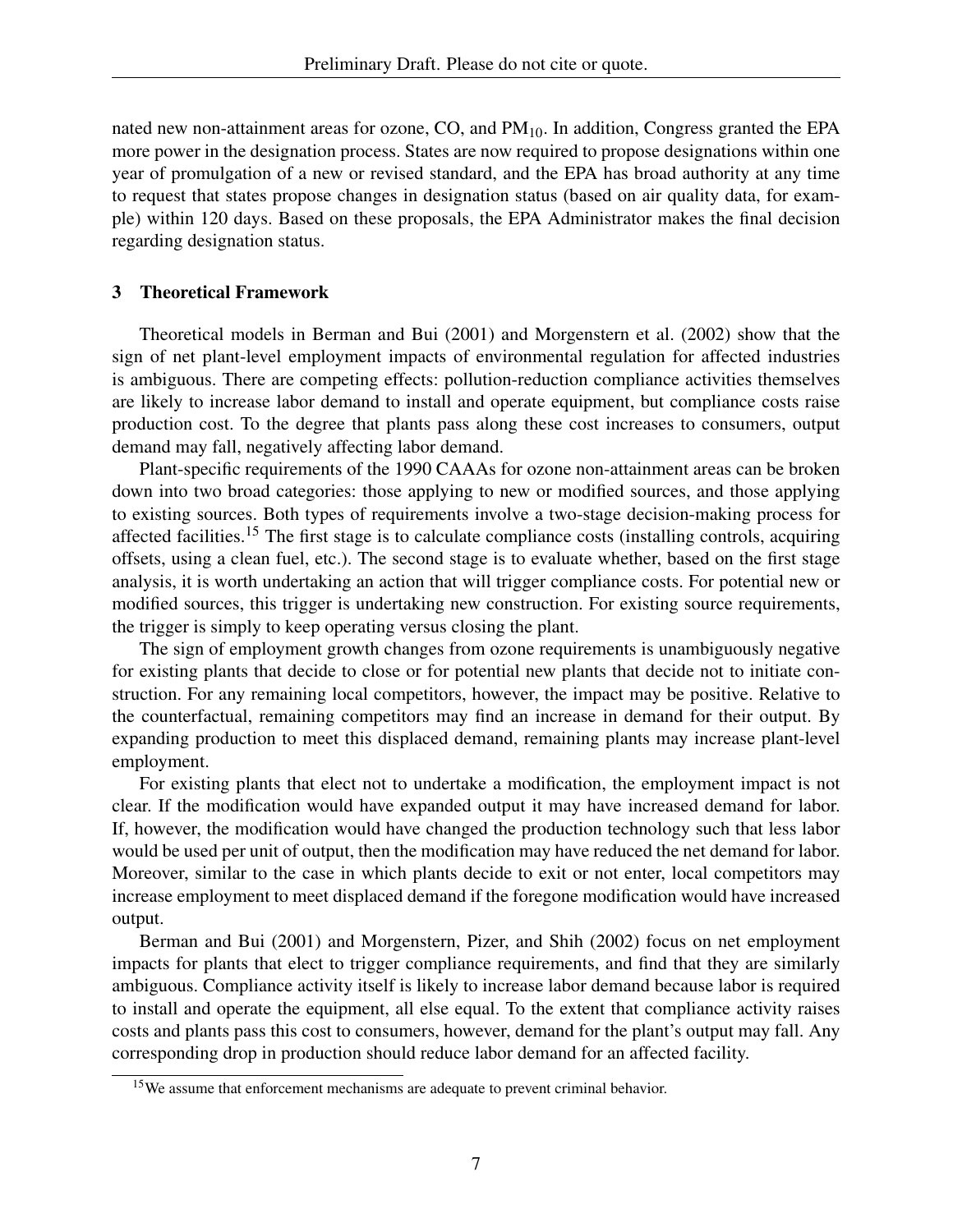To further complicate matters, we expect that electric utilities would have responded strategically to the new ozone regulations by adapting production decisions temporally and geographically. The regulations may have induced changes in the timing of production decisions. For example, an EGU that was considering expanding capacity by installing another boiler may have accelerated construction to avoid triggering upcoming NSR rules which would come into effect only after their state updated its code of regulations. Another example of a strategic response could be geographic shifts in electricity generation. For a utility with power plants in different locations it may be efficient to shift production from those areas with relatively strict to areas with relatively lax requirements, particularly within a North American Electric Reliability Corporation (NERC) region.<sup>16</sup> Failure to account for such shifts may exaggerate estimated employment impacts.

In sum, microeconomic theory provides no clear prediction regarding net effects of ozone nonattainment status on EGU plant-level employment growth. The subsequent sections describe our strategy for taking this question to the data.

#### 4 Data

To estimate potential impacts on plant-level employment growth from the 1990 CAAAs, controlling for key plant-level observables and macroeconomic characteristics, we compile a panel dataset of electric utilities and ozone classifications for their locations. We first construct an unbalanced panel data set of 497 EGUs from 1988-1999, with 5,878 plant-year observations.<sup>17</sup> Our main facility-level data are from Federal Energy Regulatory Commission (FERC) Form 1 (investorowned plants), Energy Information Agency (EIA) Forms 412 and 767 (municipally owned plants), and Rural Utilities Service (RUS) Forms 7 and 12 (rural electric cooperatives). This data set provides annual information on the total number of employees, plant nameplate capacity (MW), plant utilization (net MWh generation), plant age (installation year of oldest boiler), heat input (mmB-TUs), and primary fuel type.

County-level 1-hour ozone classifications come from EPA's Green Book.<sup>18</sup> File nayro.xls contains a snapshot of ozone classifications for the mid 1990s, and phistory.xls contains timevarying ozone nonattainment designations. We note that a few areas in the nayro.xls spreadsheet are coded as Other, and we checked their information against the relevant FR notice to code them into their appropriate classifications. We use information from phistory.xls to create an indicator variable for nonattainment status prior to the 1990 CAAAs.<sup>19</sup>

It is important to note that the Green Book does not include information on the OTR. We use information in 42 USC  $\S7511c(a)$  to adjust our coding of ozone classification to account for the regulatory status implied by the OTR (i.e., attainment and marginal non-attainment areas are regulated as if they were moderate non-attainment areas). In addition, we code separately those

<sup>18</sup>See http://www.epa.gov/oaqps001/greenbk/index.html

 $^{16}$ Electricity generation and transmission is coordinated at the regional level. For a map of NERC regions, see http://www.nerc.com/page.php?cid=1%7C9%7C119.

<sup>&</sup>lt;sup>17</sup>We are currently in the process of updating our data set, soon we will be able to add more years before 1988 and after 1999. We also hope to be able to add back in some plants that we dropped from our current data set. There are 726 fossil fuel fired EGUs operating by 1990 that reported at least some output data on EIA767. We removed 229 plants that did not report or had implausible or inconsistent values for key variables (e.g., employment, output).

<sup>&</sup>lt;sup>19</sup>We are currently compiling ozone classification dates from 40 CFR 81, which will enable us to replace the information from nayro.xls with time-varying ozone classifications.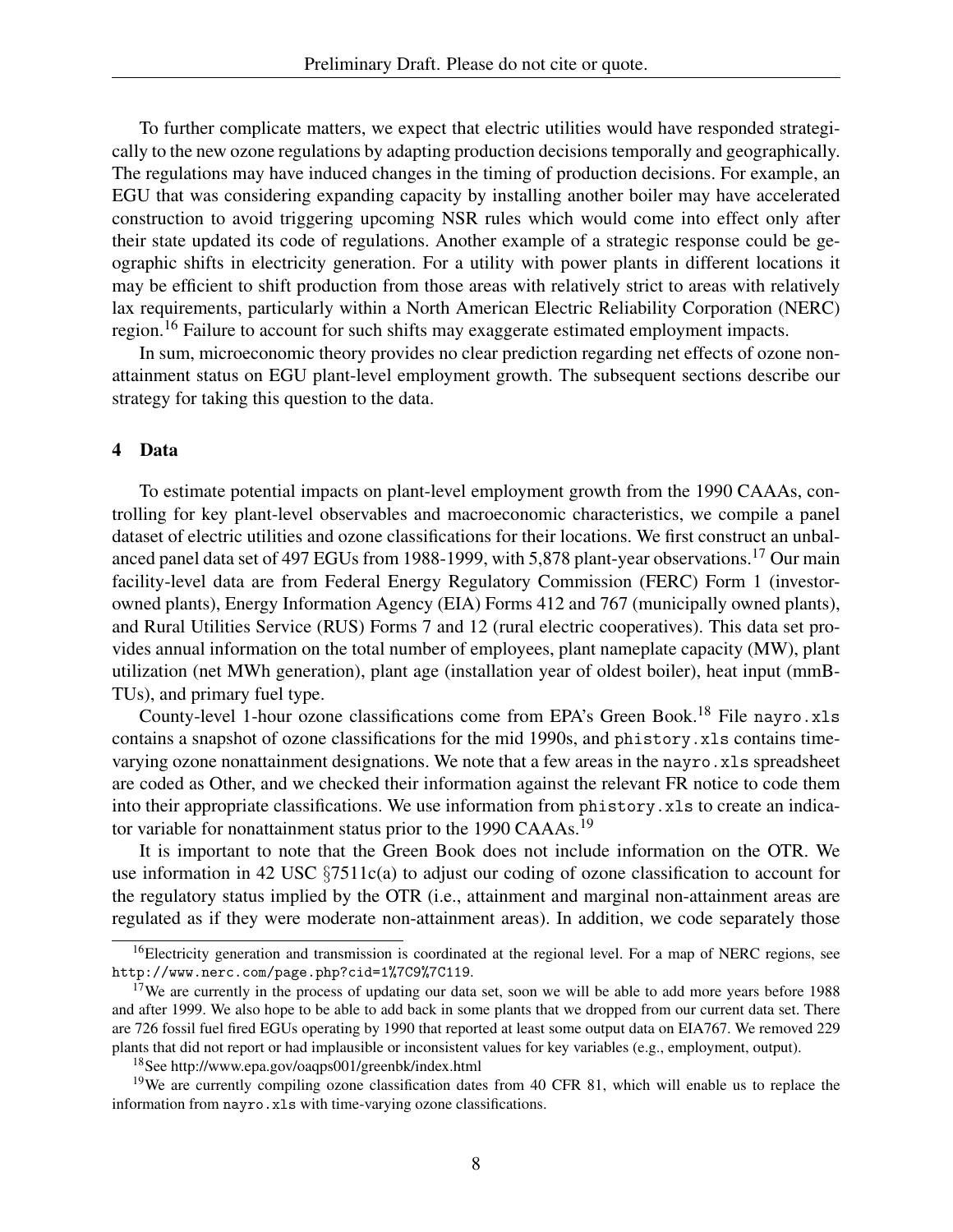areas that switched status solely due to the OTR.

Tables 1 and 2 present summary statistics for EGUs for one year before and after the 1990 CAAAs. We report means and standard deviations for plants in our sample, for selected variables of interest, in both 1989 and 1991. The distribution of plants within the ozone non-attainment classifications and their characteristics, is listed in Table 2.

The left side of Table 1 presents data for 1989. The most notable differences are that attainment area plants are younger and much more reliant upon coal. In addition, in spite of markedly lower capacity, attainment area plants have slightly higher utilization rates. Plant-level employment rates, however, are similar between the two categories.

The right side of Table 1 summarizes 1991 data. While characteristics of attainment areas hold steady in the two periods, attainment area plants show a decrease in both capacity, utilization rates, and employment. Because our treatment group differs on these observable characteristics prior to the 1990 CAAAs, we use this information as covariates in our estimation, as detailed in the next section.

Table 2 shows the same characteristics for non-attainment plants in 1991, broken down by ozone classification and OTR status. As expected, because coal-fired power plants are more laborintensive than natural gas, employment appears to be positively correlated with coal usage (in terms of percent of BTUs) across the classifications. Plants in Extreme areas stand out from the rest. They are among the oldest plants, and use no coal. They have the second lowest capacity (after Serious), and have the lowest utilization and employment. Also noteworthy are the OTR plants. They are as old as the Extreme plants, but in contrast have the highest coal use, 85 percent. They have the second highest capacity, the highest utilization, and above average employment. If ozone regulations have a stronger impact on older coal-fired plants, then we would expect the OTR group to be particularly vulnerable. In addition, plants in the OTR group, as defined here, were previously not regulated for ozone at all (they were in attainment prior to the 1990 CAAAs) and so may have been less prepared for the stringency of the new ozone regulations.

## 5 Empirical Approach

#### 5.1 Modeling the 1990 CAAAs

The timing of regulations is an important component in any evaluation of regulatory effects. We model three alternative specifications regarding effective regulatory start date: (i) 1991, the first year after passage of the statute; (ii) 1993, the first full year after NSR SIP revision deadline; and (iii) the actual NSR SIP submission year, which varies by state.<sup>20</sup> The first specification, used in Walker (2011), implicitly assumes that plants react to the impending rules at the time of publication, before states begin enforcement. The second specification assumes that the relevant start date is when states *should* have implementation rules on the books, 1993. The third specification uses the date when states actually have implementation rules.<sup>21</sup>

For the 1991 and 1993 specifications, we utilize a Difference in Differences (DiD) approach, enhanced by matching. We construct a time invariant indicator variable for each non-attainment classification taking a value of one if a plant is at any time in an area with that classification. We

 $20$ We code a regulatory action taking place after November 1 as belonging to the subsequent calendar year.

 $21$ In this draft of the paper we only evaluate the first two dates, but we have data necessary to evaluate the remaining dates for the next draft.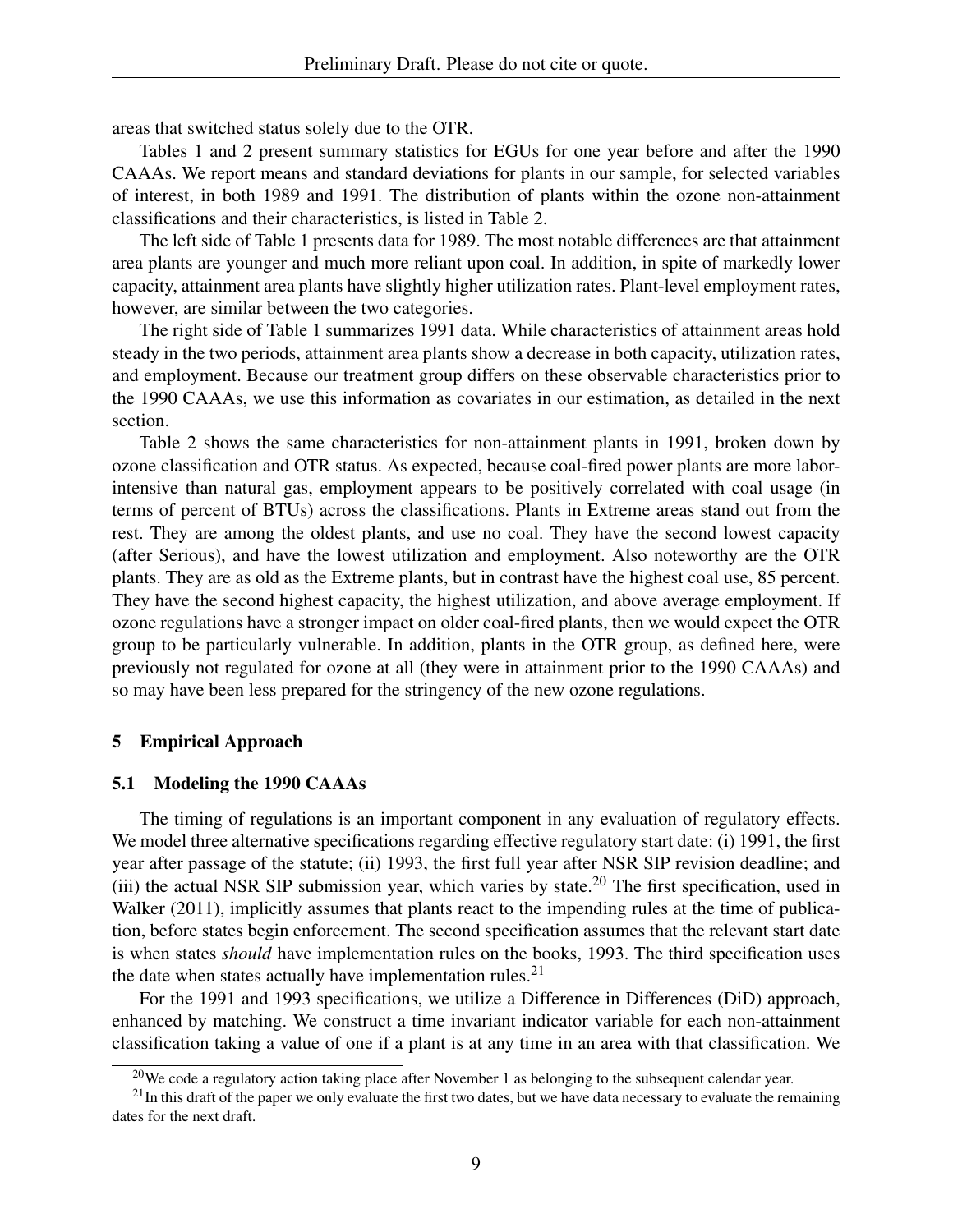also construct indicator variables that take a value of one for all years after the treatment year (1991 or 1993). The interaction of these two indicators identifies those observations that are in non-attainment areas after the regulation comes into effect. The coefficient of the interaction term can be interpreted as the average regulatory effect of a given classification, relative to attainment areas, on plant-level employment growth over the corresponding post treatment period.

Detailed information on the implementation and stringency of ozone regulations provides more opportunities for identification of effects, relative to the standard approach in the literature. Doing so, however, requires detailed knowledge of the regulations, which is not always easily available to researchers. The existence of the OTR presents a challenge for labeling non-attainment areas. The OTR is not a designation per se, and as such does not appear in 40 CFR 81. Nor does it appear in commonly used compilations of the CFR designations such as EPA's Green Book. Thus studies such as Walker (2011) that rely on these data sources would incorrectly label attainment OTR counties as being unregulated. Since these counties are more heavily regulated than attainment areas, we examine the sensitivity of our results to alternative treatment of the OTR.<sup>22</sup>

Our second specification considers the scenario in which state regulations become effective in 1993, the first full year after the NSR SIP revision deadline, while our third specification considers the scenario in which state regulations do not become effective until states submit their NSR SIPs.<sup>23</sup> We chose the NSR SIP submittal date since the NSR rules are arguably the most costly regulatory difference between attainment and non-attainment areas. In principle, NSR rules should come into effect immediately upon promulgation, since there are no delayed compliance dates as is common for RACT retrofits. SIP submittal dates introduce further heterogeneity into the analysis, ranging from 1990 into the 2000s, with even a few very late outliers. [Under construction, results forthcoming.]

Greenstone (2002) and List, McHone, and Millimet (2003) raise the question of the validity of using changes in county ozone non-attainment status to identify the impact of the CAAAs. Suppose that a county has an unobserved characteristic that changes over time. For example, there may be a growing demand for a locally made good whose production emits VOCs. This growing demand leads to expanded production as well as emissions. The increase in emissions causes a change in attainment status. Suppose demand continues to grow after the change in status. If this change in demand is unobserved, the regression will falsely attribute the increased economic activity to the change in attainment status.

Two commonly used controls, county and year fixed effects do not solve this problem. County fixed effects only control for time invariant unobservables, and thus do not capture effects of demand that grows over time. Year fixed effects only control for time varying unobservables that are

<sup>&</sup>lt;sup>22</sup>In a quirk of the law, attainment areas in the OTR are actually more regulated than Moderate non-attainment areas in the OTR since they also need to comply with analytical PSD requirements.

<sup>&</sup>lt;sup>23</sup>The 1990 CAAAs explicitly require states to submit NSR SIP revisions reflecting changes in treatment of ozone non-attainment areas by November 15, 1992. In a pair of non-binding guidance memos, the EPA indicated that it would interpret the Act to mean that new or modified major stationary sources could be permitted under the Subpart 1 until a state submitted an NSR SIP revision or the 1992 deadline, whichever came first (see John S. Seitz, "New Source Review (NSR) Program Transitional Guidance," March 11, 1991, and John S. Seitz, "New Source Review (NSR) Program Supplemental Transitional Guidance on Applicability of New Part D NSR Permit Requirements," September 3, 1992). Although the memos suggest that NSR permits issued in states that missed the revision deadline would be deemed legal by the EPA only if they reflected the substantive requirements of the 1990 CAAAs, the non-binding nature of the guidance makes its legal enforceability highly uncertain. We chose to use the NSR SIP submittal date as the treatment year since it is unclear how closely state permitting authorities followed this guidance.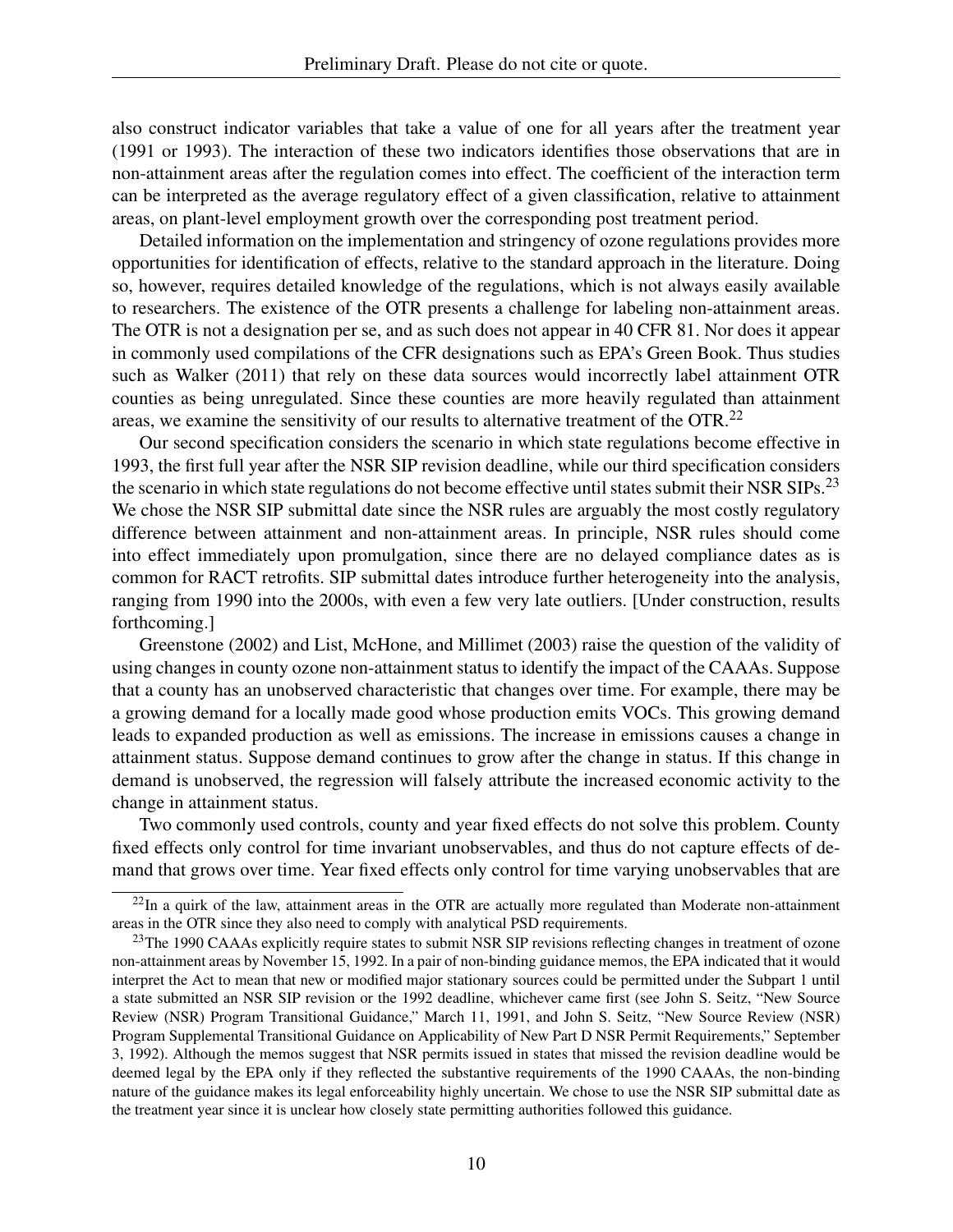geographically invariant, such as a national recession. They are unable to account for changes in demand that affect only local industries.

Although this potential endogeneity is a theoretical concern, Greenstone (2002) conducted a robustness check using lagged values of the dependent variables as controls, and found that unobserved dynamic processes were not a source of bias. Similarly, after instrumenting attainment status with air quality in upwind counties List, McHone, and Millimet (2003) found that failure to instrument did not cause substantial bias in their estimates of New York counties during the 1980s.

We believe that this issue is even less of a concern in the context of our study. Changes in ozone classifications and designations during our study period are primarily due to statutory changes in the 1990 CAAAs, not changes in monitoring data. In the years following the 1990 CAAAs, there were three types of attainment status changes. First, the boundary of any Serious, Severe, or Extreme non-attainment area in an MSA was expanded to include the entire MSA (i.e., all other counties within the MSA, even if they met the current standard). Second, the creation of the OTR caused attainment counties in affected states to be regulated as Moderate non-attainment areas. Thus, almost all counties that switched from attainment in 1990 to non-attainment immediately afterwards received the new designation because of their MSA or the OTR, not because of a change in local air quality.<sup>24</sup> Finally, all areas in non-attainment prior to 1990 were regulated under Subpart 1. In the years following the 1990 CAAAs, almost all these areas changed to one of the new ozone classifications. Although the classification itself depended on local air quality (in the 1987-1990 period), the change in classification was due to the statute, not a change in local air quality. An Extreme non-attainment area based on 1987-1990 monitoring data, for example, could have had either a decreasing, increasing, or stable historical air quality trajectory in previous years. Therefore the type of unobserved dynamic process suggested by List, McHone, and Millimet (2003) is unlikely to be generally responsible for this change in ozone regulation from Subpart 1 to Extreme.

#### 5.2 Difference in Difference Estimator

We seek to estimate the causal effect of new ozone regulations on relative growth in labor demand. As discussed in detail above, the change in ozone attainment status due to the 1990 CAAAs imposed varying degrees of regulatory stringency on power plants in non-attainment areas (see Figure 1). However, plants in attainment areas may be systematically different than plants in nonattainment areas. Thus attainment status may be correlated with a simple OLS error term, resulting in bias. To help control for systematic differences in power plants in attainment and non-attainment areas we first follow the literature (Becker and Henderson, 2000; Greenstone, 2002; Walker, 2011) and adopt a DiD estimator. This estimator has the advantage of differencing out any pre-treatment existing differences in the treated and untreated groups to reduce selection bias, while also controlling for other potentially confounding factors that change around the time of the CAAAs. Our DiD estimator measures the difference in the change in the average employment outcome post and pre policy for the treated and untreated groups. However, this estimator requires the strong identifying assumption that, without the treatment, the average outcomes for the treated and untreated groups would have followed analogous paths over time.

<sup>&</sup>lt;sup>24</sup>To our knowledge, Sunland Park, New Mexico, which became a Marginal non-attainment area in 1995 based on 1992-1994 monitoring data, is the only exception to this rule (60 FR 30789). Several areas did come into attainment in the mid-1990s, however.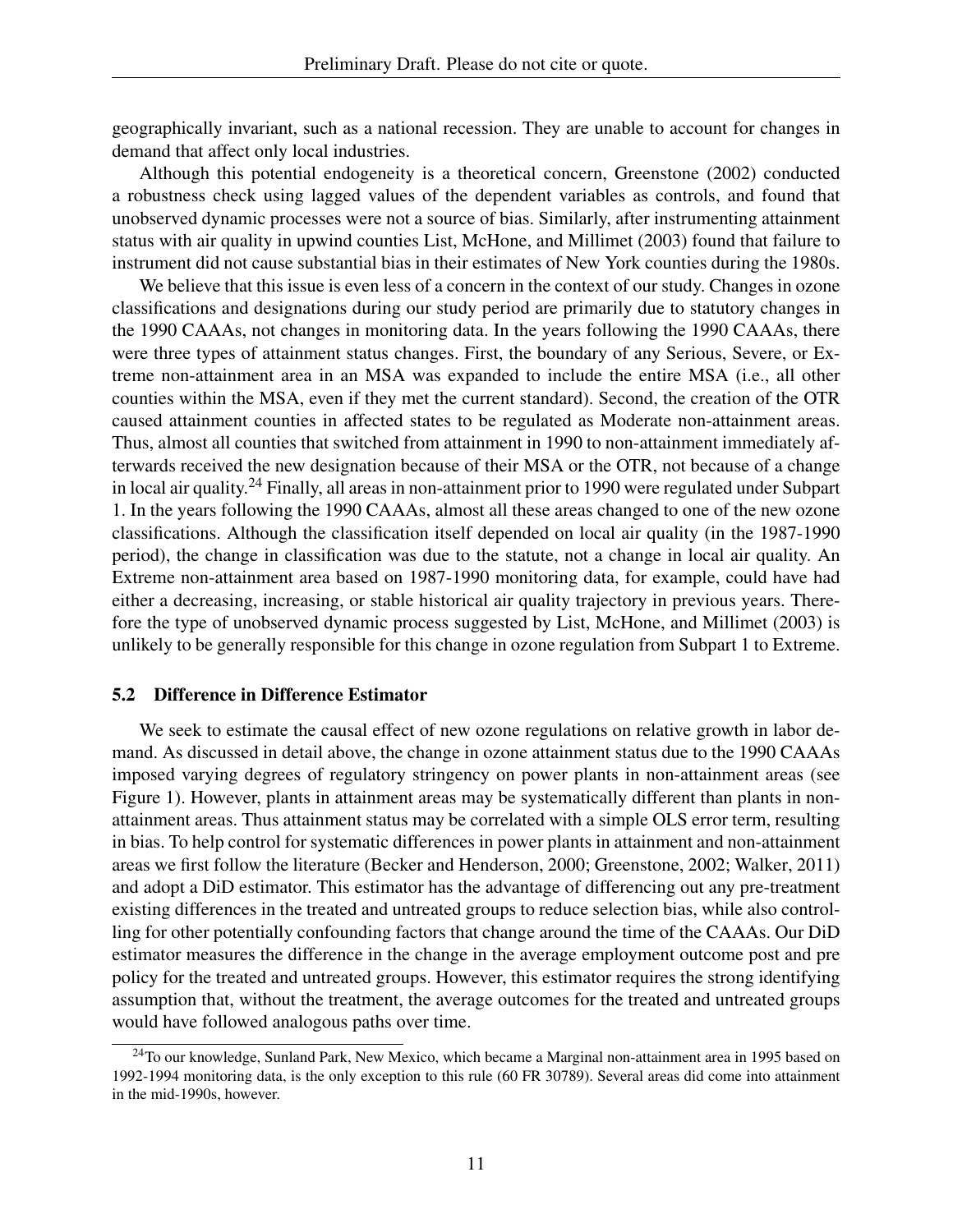

Figure 2: Average Plant-level Employment Trends, by 1991 Ozone Designation

Sources: EIA, FERC, 58 FR 56694. Notes: Nonattainment includes Ozone Transport Region.

Abadie (2005) shows that this assumption may be not be plausible if pre-treatment characteristics influence the likelihood of being treated. This "common trends" assumption can be investigated using data from several time periods, ideally many time periods, before the change in ozone regulations. Figure 2 plots employment trends for our treatment and control groups for 10 years prior to 1991 ozone regulations under the CAAA and 9 years after. The trends in average employment growth prior to the new ozone regulations are remarkably similar. A sharp divergence occurs in 1993, the second vertical line, highlighting the importance of correctly specifying the regulatory start date. These similar trends support our empirical approach, suggesting that the comparison group would likely have continued a similar trend to the treatment group in the absence of the new regulations.

#### 5.3 Difference in Difference Results

Here we present preliminary empirical results of the EGU employment growth impacts of the 1990 CAAAs ozone regulations. We build from the standard approach in the literature; we construct a simple dummy for 1-Hour Ozone non-attainment (ignoring classification), assume the regulations take effect in 1991, and ignore the creation of the OTR. We first present results using a DiD approach, showing iteratively how addressing each of these three factors listed above impact results. We find that additional information on regulatory timing, stringency, and implementation does matter, in terms of estimating employment growth impacts.

To estimate the average effect of ozone regulation on employment growth we first use a DiD specification that utilizes a dummy for non-attainment and treatment year:

(1) 
$$
\ln(\text{labor})_{ijt} = \delta_1 \text{Nonattain}_i + \delta_2 \text{post1990} + \delta_3(\text{Nonattain}_i)(\text{post1990}) + \eta_i + \zeta_{jt} + \gamma_{it} + u_{ijt}
$$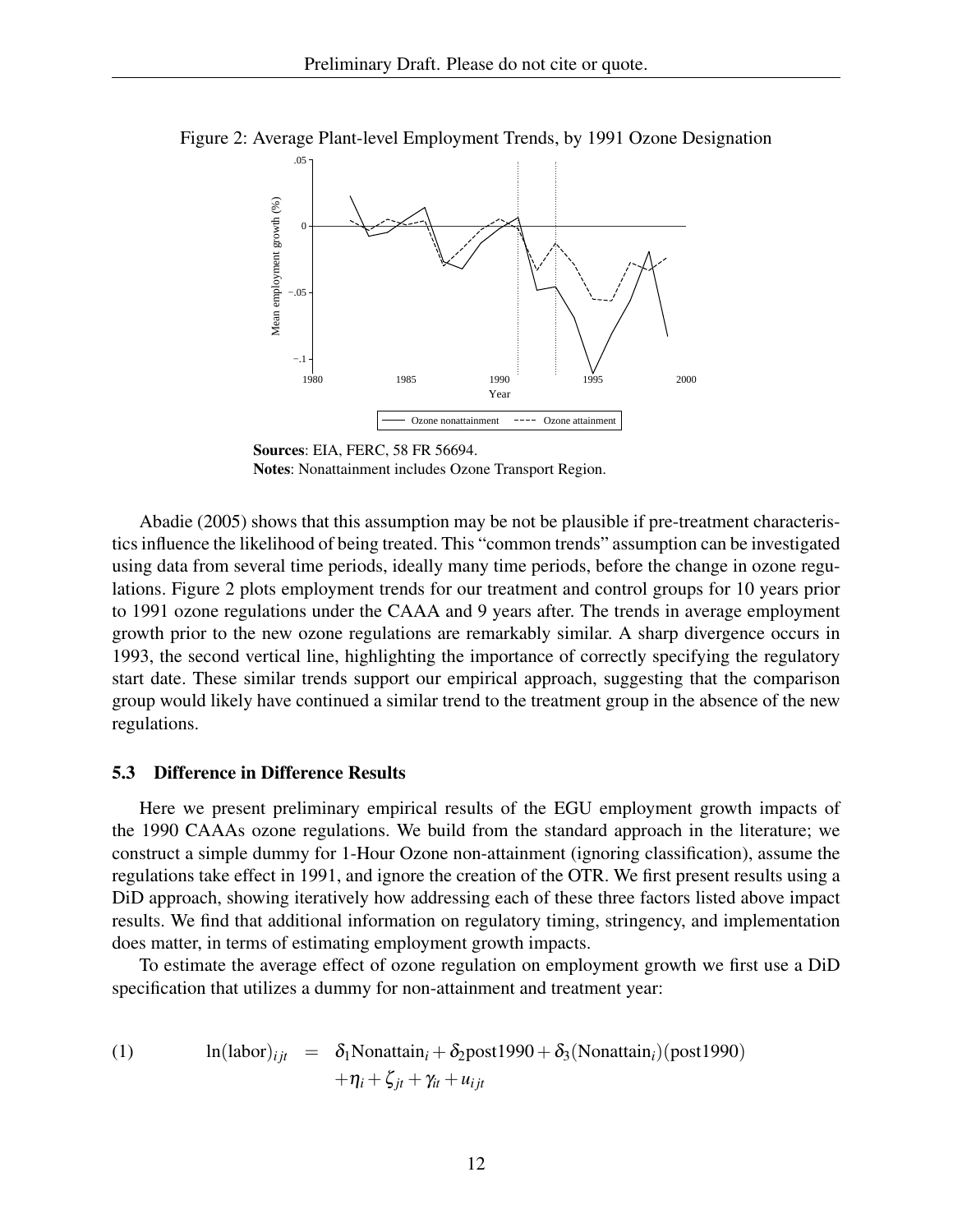where ln(labor) is the natural log of employment at plant *i*, in NERC region *j* <sup>25</sup>, and year *t*. The coefficient  $\delta_3$  provides an estimate of the effect of plant-level non-attainment designation from the 1990 CAAAs on plant employment growth. Nonattain*<sup>i</sup>* is an indicator for whether plant *i* was located within an ozone non-attainment area at any time. The indicator variable post1990 equals one for all years post treatment (1991 - 1999, in our sample). This specification controls for common economic shocks to plants within a NERC region similarly by including NERC-by-year fixed effects, ζ*jt*. It also includes a plant age as a time-varying plant-level control, γ*it*. Time-invariant plant-level controls, η*<sup>i</sup>* , include coal (percent of total BTUs) and non-attainment status, all as of 1988. In addition, we use a specification where any permanent observed or unobserved plant characteristics are controlled for with plant-level fixed effects.

We extend this specification to include information on ozone classifications from Transitional,  $k = 1$ , to Extreme,  $k = 6$  (see Figure 1):

(2) 
$$
\ln(\text{labor})_{ijt} = \sum_{k=1}^{6} [\delta_{1k} \text{Class}_{ik} + \delta_{3k} (\text{Class}_{ik}) (\text{post1990})] + \delta_{2} \text{post1990} + \eta_i + \zeta_{jt} + \gamma_{it} + u_{ijt}.
$$

Table 3 presents initial results from a set of six DiD specifications. The first three columns use a single indicator for ozone non-attainment, while the final three columns show how these same specifications differ after disaggregating non-attainment into the six ozone classifications. Column (1) shows the simple DiD using a dichotomous dummy for non-attainment. The DiD coefficient is listed in the top row and in this specification shows an approximately 9.6 percent gross decrease in employment growth in the post-policy period, relative to both the pre-policy period and to the control group (plants in attainment areas), and is statistically significant at the 10 percent level. Column (2) adds in plant-level observables, some of which vary over time, as well as NERC-year fixed effects. Coefficients on the plant-level observables are as expected, in that plants that were in non-attainment prior to the 1990 CAAAs had lower average employment, but coal plants (given by coal-percent in 1988), older plants, and those with larger capacities, all had higher average employment, and are all statistically significant at the 1-percent level. The DiD coefficient, in the first row, has increased a bit in magnitude, to 9.9 percent, and is statistically significant at the 5 percent level. Finally, column (3) adds plant-level fixed effects, and the average treatment effect, the DiD coefficient of -7.5 percent, declined from the prior specification, in magnitude, and is also significant at the 5-percent level. Recall from Table 1, that the average employment at a plant located in a non-attainment area, as of 1991, was 171 employees. This estimate implies a reduction in growth of about 13 employees per plant for those located in non-attainment areas relative to those in attainment areas, over the post-policy time period.

Columns  $(4)$ ,  $(5)$ , and  $(6)$  repeat the same specifications as columns  $(1)$  -  $(3)$ , but replace the non-attainment dummy with six ozone classification dummies. Results in column (6), our preferred specification, indicate that in general, the negative effect of non-attainment on employment growth increases with the level of stringency. Across classifications, most have negative coefficients, apart from Marginal, which has a small, positive, but insignificant point estimate. We find that the negative employment growth effect is only statistically significant for areas categorized

<sup>&</sup>lt;sup>25</sup>Electricity demand faced by an individual plant is likely determined more so by NERC region than within county, due to transmission and wholesale market structure.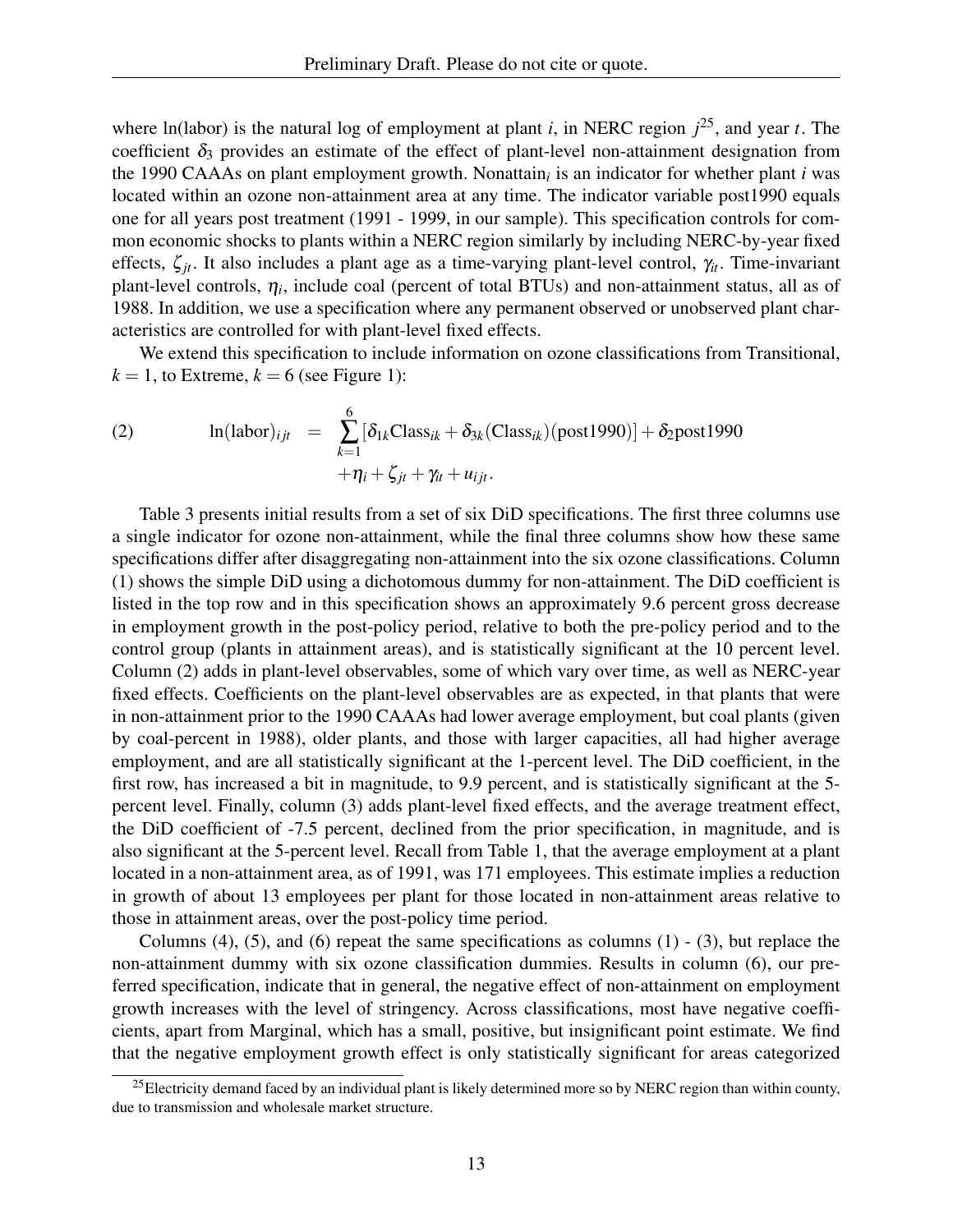as most-stringent, specifically Serious and Extreme. The coefficient on Serious implies a relative reduction in growth of 15 employees per plant, whereas Extreme implies a relative reduction in average growth of 21 employees per plant, over the post-policy time period.

Table 4 repeats the same six specifications, but treats plants in the OTR as regulated. The treatment year is 1991. Including the OTR causes 20 plants in our sample to shift into non-attainment, at a classification and stringency level of at least Moderate. We create a seventh "OTR" classification to distinguish those plants whose status changed due to the OTR. These initial results suggest that incorporating information on the OTR only slightly impacts the magnitude of the coefficients, while not altering the patterns of signs and statistical significance. In column (3), the DiD coefficient of -8.1 percent implies a relative reduction in average growth of 14 employees. Using detailed information on classifications, instead, results in significant coefficients for the most-stringent classifications: Serious, Severe, and Extreme, with implied relative reductions of 16, 14, and 21 employees in plant-level employment growth, respectively.

Tables 5 and 6 explore how timing affects the estimated coefficents, by repeating the specifications shown in Tables 3 and 4, but changing the policy year from 1991 to 1993. The pattern of signs and significance are similar in Tables 5 and 6, but the magnitudes vary slightly. In Table 5, without the OTR, Moderate, Serious and Extreme classifications are significant, and those estimates imply relative declines of 20, 15 and 20 in average plant-level employment growth, respectively. When the OTR is incorporated in Table 6, the pattern of signs is similar across specifications, but the magnitudes and pattern of significance is slightly different. The coefficient in column (3), for the DiD using the dichotomous variable for non-attainment, is -10.4 percent, implying a relative decline in growth of approximately 18 employees at the plant-level. Column (6) disaggregates this effect by ozone classification. The coefficients for the more stringent classifications are significant and negative, starting with Moderate, including OTR, through Extreme. The plants in the OTR are negatively affected, implying a relative reduction in growth of 22 employees at the average plant. In addition, the Moderate classification coefficient implies a relative growth reduction of 22 employees per plant-level average, Serious implies 17, Severe implies 17, and Extreme implies 21 employees. Based on this set of initial results, it appears that timing (1993 versus 1991), implementation (with and without the OTR), and stringency (increasing according to classifications) do matter for estimating employment growth impacts.

#### 5.4 Matching Estimator

DiD estimation is most suitable when the treatment is random, or observable characteristics can be used to adjust for selection into treatment. However, as we noted above, power plants are not randomly assigned to attainment and non-attainment areas. Furthermore, power plants in our DiD control group may not be entirely similar, based on average observable characteristics, to those in our treatment group (see Table 1), thus our DiD may still be biased. Rubin (2008) notes that it is possible to approximate a randomized experiment by selecting a suitably-matched control group (here, power plants in ozone attainment areas) to eliminate or at least reduce this bias. To ensure we obtain (approximately) unbiased estimates we need to make certain as much as possible that newly regulated entities are not systematically different from the control group (Stuart and Rubin, 2008). In our case, we can reduce selection bias due to differences in observable covariates by choosing a control group with comparable covariate distributions to the power plants in nonattainment areas (Stuart, 2010). To choose such a control group we use a version of the propensity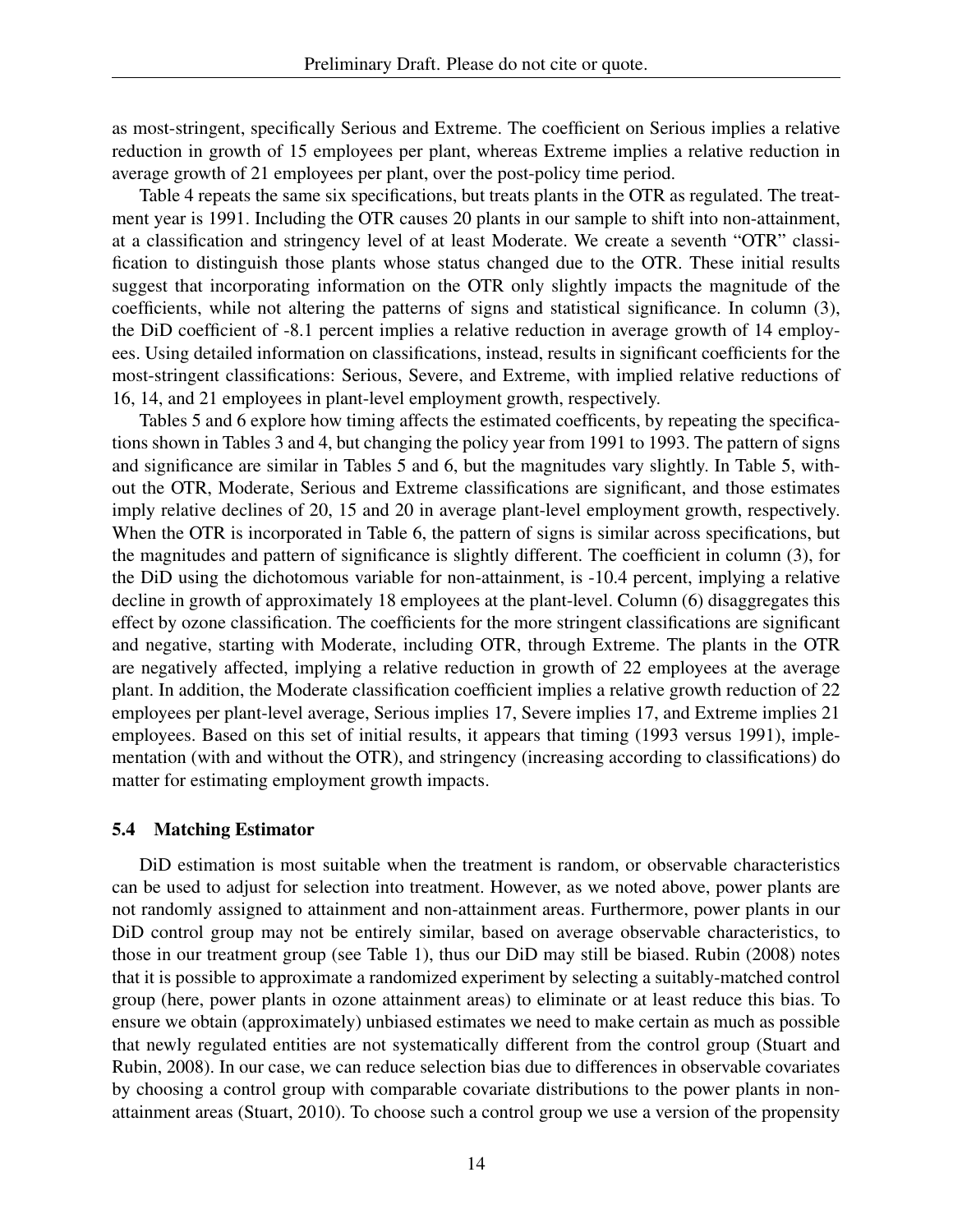score matching (PSM) estimator developed by Rosenbaum and Rubin (1983). In keeping with the idea of replicating as close a possible a randomized experiment we again employ a DiD on our matched data. Furthermore, as Stuart and Rubin (2008) note, "matching methods are not designed to 'compete' with modeling adjustments such as linear regression, and in fact, the two methods have been shown to work best in combination."<sup>26</sup> However, as Imbens (2004) notes this approach could be less efficient (e.g., lead to greater sampling variance due to smaller sample sizes), as it eliminates some observations from the control group, and weights some more than others. This loss in efficiency is the tradeoff for reducing potential bias.

There are four key steps to implementing the PSM estimator (Caliendo and Kopeinig, 2008). It is necessary to (i) estimate the propensity score, (ii) choose a matching algorithm, (iii) establish an appropriate region of common support to ensure observations in the control group are sufficiently similar to the treatment group to make them appropriate points of comparison, and (iv) assess match quality by determining if the distribution of the covariates used to estimate the propensity score is the same in the treated and control groups.

We employ Stata's psmatch2 algorithm, developed by Leuven and Sianesi (2003), to estimate the propensity score and produce our matched control group. The top panel of Table 7 presents the results of the first stage Probit model that we use to estimate our propensity score. Our dependent variable, non-attainment, is an indicator variable equal to one if the plant is in an non-attainment ozone area in 1991. To produce a control group with no observed statistical differences from our treated group it is important to include all variables that are expected to be related to our treatment, ozone non-attainment, and plant-level employment. To that end, we include percent of BTUs produced from burning coal, log generating capacity, plant age, a dummy variable indicating whether the plant was regulated during phase 1 of the  $SO<sub>2</sub>$  Trading Program (created by Title IV of the 1990 CAAAs), and a measure of how far the plant is from the Powder River Basin, which produces low sulfur  $\cosh^{27}$ 

To select our control group we begin with the most straightforward matching method, single nearest-neighbor matching, in which each treated observation is paired with the control observation with the closest (in absolute value) propensity score (Dehejia and Wahba, 1999). As unmatched power plants are eliminated, the matching method isolates a sub-sample of non-regulated power plants that more closely resembles the regulated power plants in terms of pre-1990 CAAAs observable attributes. We augment the basic matching routine with a caliper of 0.1 to ensure that only power plants in (or close to) the common support are included as controls (Stuart, 2010). Finally, we employ matching with replacement which can often reduce bias because control units that are good matches for multiple treated individuals can be used numerous times (Dehejia and Wahba, 1999).

The bottom panel of Table 7 presents the estimated mean differences between the matched treatment and control group as well as the p-values for the null hypothesis that the means are equal. We also present the percent reduction of the covariate bias due to our matching routine. In all cases, there were significant differences in the mean values of covariates before we performed our matching routine. However, after matching there were no remaining significant differences in the mean values of any of the covariates, indicating we have a good "balance" between our

<sup>&</sup>lt;sup>26</sup>Heckman, Ichimura, and Todd (1997); Heckman et al. (1998), and List, McHone, and Millimet (2003) employ a similar matching DiD approach.

<sup>&</sup>lt;sup>27</sup>We are currently exploring other plant-level and county-level variables to include in our first stage Probit model.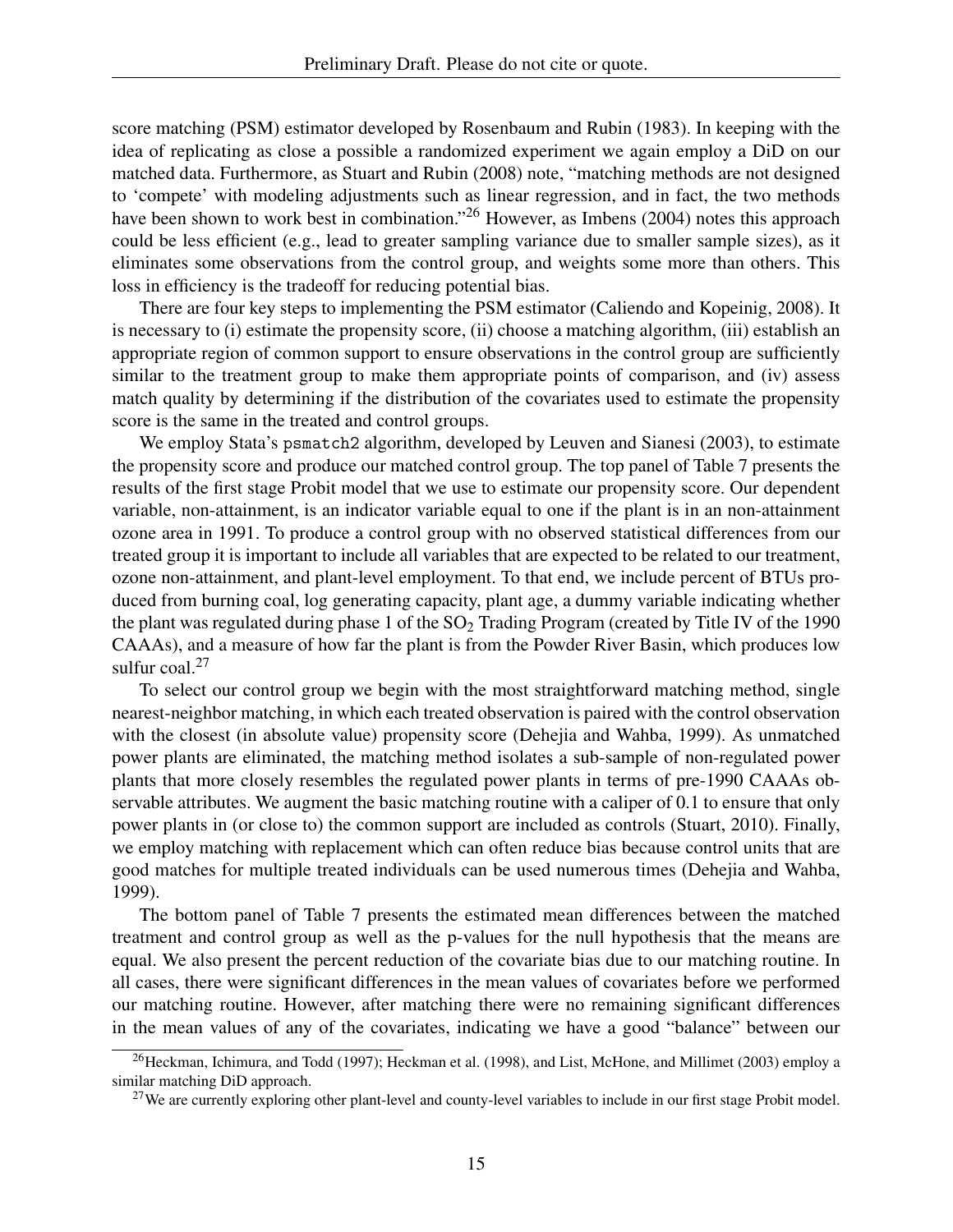treatment and control groups. In other words, the matched control group is more similar to our treatment group than the unmatched control group, therefore our DiD results will be approximately unbiased estimates of the true effect. Furthermore, the results show that our matching routine has substantially reduced the bias of our estimates due to differences in observed covariates.

## 5.5 Difference in Difference with Matching Results

Tables 8 and 9 present initial results using a matching technique to refine the previous DiD estimates. Table 8 presents results for 1991 without the OTR, whereas Table 9 includes OTR and uses the 1993 start date. The first three columns of Table 8 use the dichotomous indicator for ozone non-attainment, while the final three columns show how these same specifications differ once we disaggregate non-attainment into the ozone classifications defined by the 1990 CAAAs. Estimates in Table 8 follow a similar pattern for signs as Table 3. However, it has lower magnitudes generally, apart from the coefficient on Extreme in column (6) which is larger and still significant. In addition, the coefficient on the dichotomous non-attainment variable is no longer significant in any specification.

Table 9 presents results for matching using 1993 and with the OTR. We find that including OTR and using 1993 affects the results, in terms of magnitude and significance. First note that the dichotomous non-attainment indicator is insignificant in all specifications. Column (6), our preferred specification, shows a different pattern of significance, but not sign, than the companion results without matching, in Table 6. Using matching to refine the control group leads to the most-stringent classifications, Serious, Severe, Extreme, and the OTR, being significant only at the 10 percent level. The stringent classifications of Serious, Severe, and Extreme imply relative employment growth declines of 17, 16, and 24, respectively. We note that the point-estimate in this specification is strongest for those plants in Extreme areas, and those that were shifted into non-attainment because of the OTR. OTR plants were not only newly subject to the set of regulatory actions for the Moderate classification, but they also had to continue to meet requirements for plants in attainment areas, such as PSD requirements.

## 6 Next Steps

In the next version of this draft, we plan to explore the following extensions: we will include specifications with time-varying non-attainment and classification status, specifically taking into account the dates in which states actually submitted NSR SIPs. The distinction between when the non-attainment classifications were defined and listed, in 1991, to when states began to implement their NSR rules, which occurred over a lengthier time later in our sample, with lots of variation in timing, fits potentially well with an intention to treat framework. The 1991 listing can be viewed as the intention to regulate, while the actual regulation was implemented at a later time, with that length of time varying greatly across states. We will also differentiate between plants in counties that switched into non-attainment from attainment (due to their MSA or the OTR), and those that switched from being regulated under Subpart 1 to one of the new classifications. In addition, we're interested in exploring matching at the county-level, and controlling for other confounding factors such as electricity sector deregulation in the 1990s. Finally, we intend to further explore key issues that would enable an estimation of net, rather than gross, employment growth changes, such as considering inter-temporal and geographic spillovers. For example, did the 1990 CAAAs induce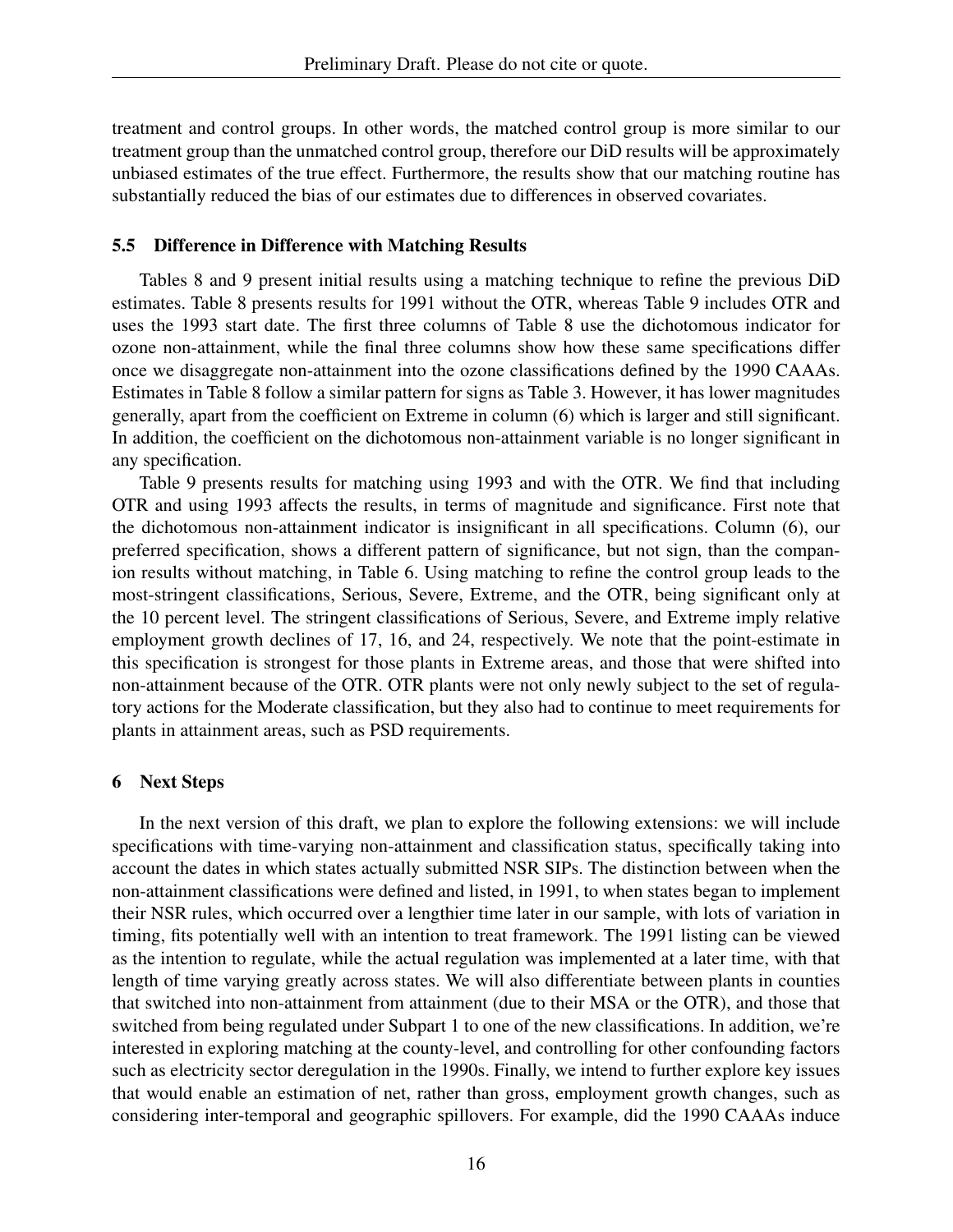expansion activities at new plants, prior to announced compliance dates? Did electricity generation shift within NERC regions towards areas with less stringent ozone regulations?

## 7 Conclusion

Based on these initial results, we find that incorporating additional detail and information on regulatory stringency, timing, and implementation do matter for estimating employment growth effects of the 1990 CAAAs ozone regulations. Relative to previous work, these extensions indicate that impacts were focused within the most-stringently regulated classifications and the newlydefined OTR, and that overall, the effects are small. We emphasize that the empirical techniques utilized here allow only for estimates of relative differences in growth between groups, and do not allow for estimates of absolute impacts. For example, our preferred specification for the matching DiD shows that the new ozone classifications are tied to a relative decline in employment growth at the average plant in the most stringently regulated areas (with Extreme having the largest coefficient, in absolute value) and in newly regulated areas (OTR). However we cannot determine if that relative growth difference is because employment growth in attainment plants was declining at a slower rate, or even increasing. Moreover, we cannot ascertain whether the observed impact is due to regulations slowing growth in non-attainment areas, increasing growth in attainment areas, or some combination. These estimates are simply comparisons between two groups, and are therefore gross estimates of growth changes, and do not allow for and conclusions regarding net growth effects overall.

## References

- Abadie, Alberto. 2005. "Semiparametric Difference-in-Differences Estimators." *Review of Economic Studies* 72:1–19.
- Auffhammer, Maximilian, Antonio M. Bento, and Scott E. Lowe. 2009. "Measuring the effects of the Clean Air Act Amendments on ambient  $PM_{10}$  concentrations: The critical importance of a spatially disaggregated analysis." *Journal of Environmental Economics and Management* 58:15–26.
- Becker, R. 2005. "Air pollution abatement costs under the Clean Air Act: Evidence from the PACE survey." *Journal of Environmental Economics and Management* 50:144–169.
- Becker, R and J Henderson. 2000. "Effects of air quality regulation on polluting industries." *Journal of Political Economy* 108:379–421.
- Berman, Eli and Linda Bui. 2001. "Environmental regulation and labor demand: Evidence from the South Coast Air Basin." *Journal of Public Economics* 79 (2):265–295.
- Caliendo, Marco and Sabine Kopeinig. 2008. "Some Practical Guidance for the Implementation of Propensity Score Matching." *Journal of Economic Surveys* 22 (1):31–72.
- Carr, D. 2011. "The Intergovernmental Fiscal Effects of the Clean Air Act." *Public Finance Review* 39 (6):810–830.
- Carr, D and W Yan. 2012. "Federal Environmental Policy and Local Industrial Diversification: The Case of the Clean Air Act." *Regional Studies* 46 (5):639–649.
- Chay, Kenneth and Michael Greenstone. 2005. "Does Air Quality Matter? Evidence from the Housing Market." *Journal of Political Economy* 113 (2):376–424.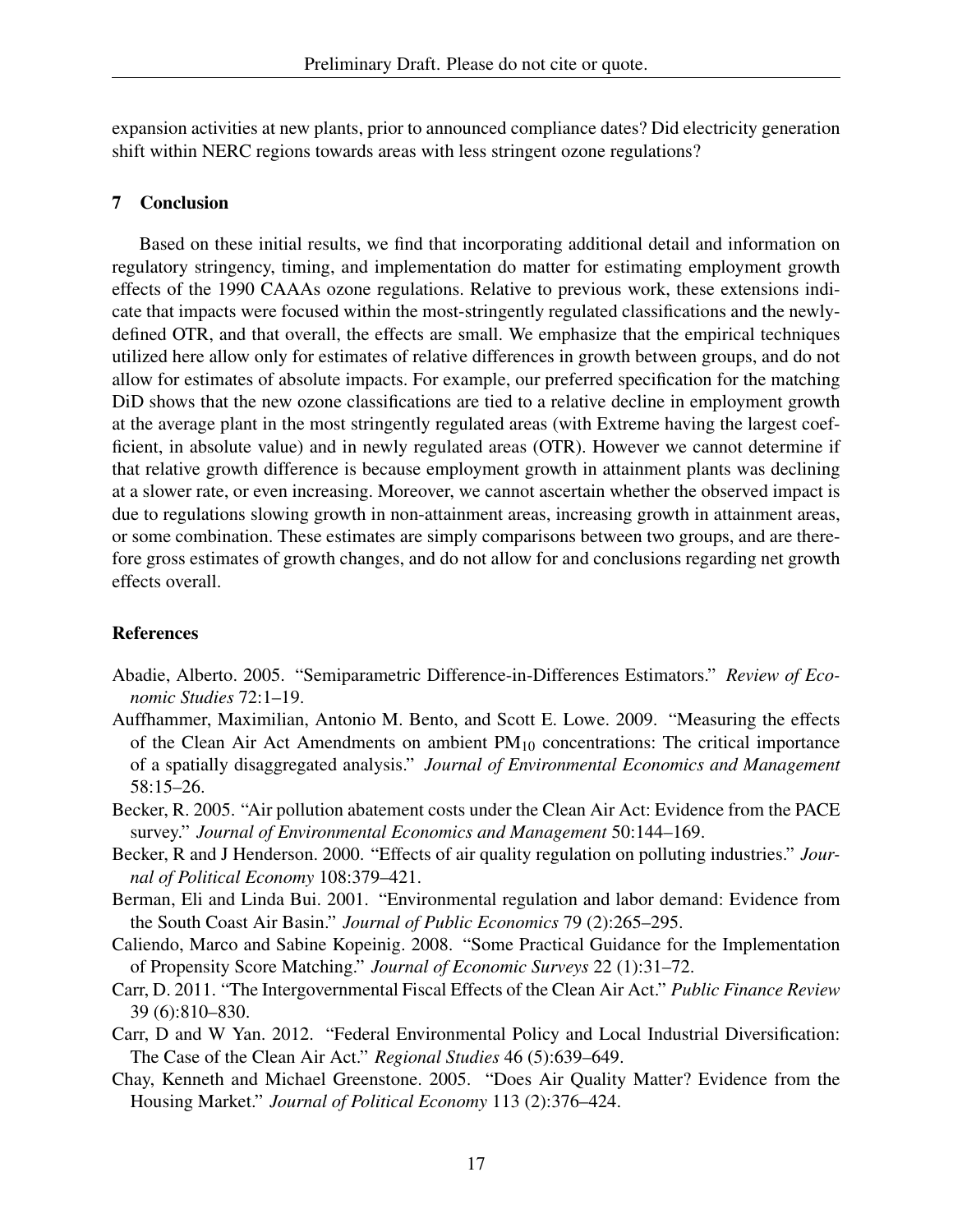- Condliffe, S and O Morgan. 2009. "The Effects of Air Quality Regulation Enforcement and the Firm Location Decision among U.S. Counties." *Journal of Regulatory Economics* 36 (1):83–93.
- Dehejia, R and S Wahba. 1999. "Casual effects in nonexperimental studies: Reevaluating the evaluation of training programs." *Journal of the American Statistical Association* 94:1053– 1062.
- Gray, Wayne and Ron Shadbegian. 2013. "Do the job effects of regulation differ with the competitive environment?" In *Jobs and regulation*, edited by Cary Coglianese, Adam Finkel, and Chris Carrigan. University of Pennsylvania Press.
- Gray, Wayne, Ron Shadbegian, Merve Cebi, and Chunbei Wang. 2011. "Do EPA Regulations affect labor demand? Evidence from the Pulp and paper industry." Presented at Kennedy School of Government and Southern Economic Association.
- Greenstone, M. 2002. "The Impacts of Environmental Regulations on Industrial Activity: Evidence from the 1970 and 1977 Clean Air Act Amendments and the Census of Manufacturers." *Journal of Political Economy* 110 (6):1175–1219.
- Greenstone, Michael. 2003. "Estimating Regulation-Induced Substitution: The Effect of the Clean Air Act on Water and Ground Pollution." *American Economic Review Papers and Proceedings* 93 (2):442–448.
- ———. 2004. "Did the Clean Air Act cause the remarkable decline in sulfur dioxide concentrations?" *Journal of Environmental Economics and Management* 47 (585-611).
- Greenstone, Michael, J List, and Chad Syverson. 2012. *The Effects of Environmental Regulation on the Competitiveness of U.S. Manufacturing*. NBER Working Paper 18392.
- Heckman, J. J., H. Ichimura, J. Smith, and P. E. Todd. 1998. "Characterizing Selection Bias using Experimental Data." *Econometrica* 66 (1017-1098).
- Heckman, J. J., H. Ichimura, and P. E. Todd. 1997. "Matching as an Econometric Evaluation Estimator: Evidence from Evaluating a Job Training Programme." *Review of Economic Studies* 64:605–654.
- Henderson, J. 1996. "Effects of air quality regulation." *American Economic Review* 86:789–813.
- Imbens, G. 2004. "Nonparametric estimation of average treatment effects under exogeneity: A review." *Review of Economics and Statistics* 86:4–29.
- Kahn, Matthew. 1997. "Particulate pollution trends in the United States." *Regional Science and Urban Economics* 27:87–107.
- Leuven, E and B Sianesi. 2003. "psmatch2: Stata module to perform full Mahalanobis and propensity score matching, common support graphing, and covariate imbalance testing." URL http://ideas.repec.org/c/boc/bocode/s432001.html.
- List, J and W McHone. 2000. "Measuring the effects of air quality regulations on 'dirty' firm births: Evidence from the neo and mature-regulatory periods." *Papers in Regional Science* 79:177–190.
- List, J, W McHone, and D Millimet. 2003. "Effects of air quality regulation on the destination choice of relocating plants." *Oxford Economic Papers* 55:657–678.
- ———. 2004. "Effects of environmental regulation on foreign and domestic plant births: Is there a home field advantage?" *Journal of Urban Economics* 56:303–326.
- List, J, D Millimet, P Fredriksson, and W McHone. 2003. "Effects of Environmental Regulations on Manufacturing Plant Births: Evidence from a Propensity Score Matching Estimator." *Review of Economics and Statistics* 56:944–952.
- List, J, D Millimet, and W McHone. 2004. "The Unintended Disincentive in the Clean Air Act." *Advances in Economic Analysis & Policy* 4 (2):Article 2.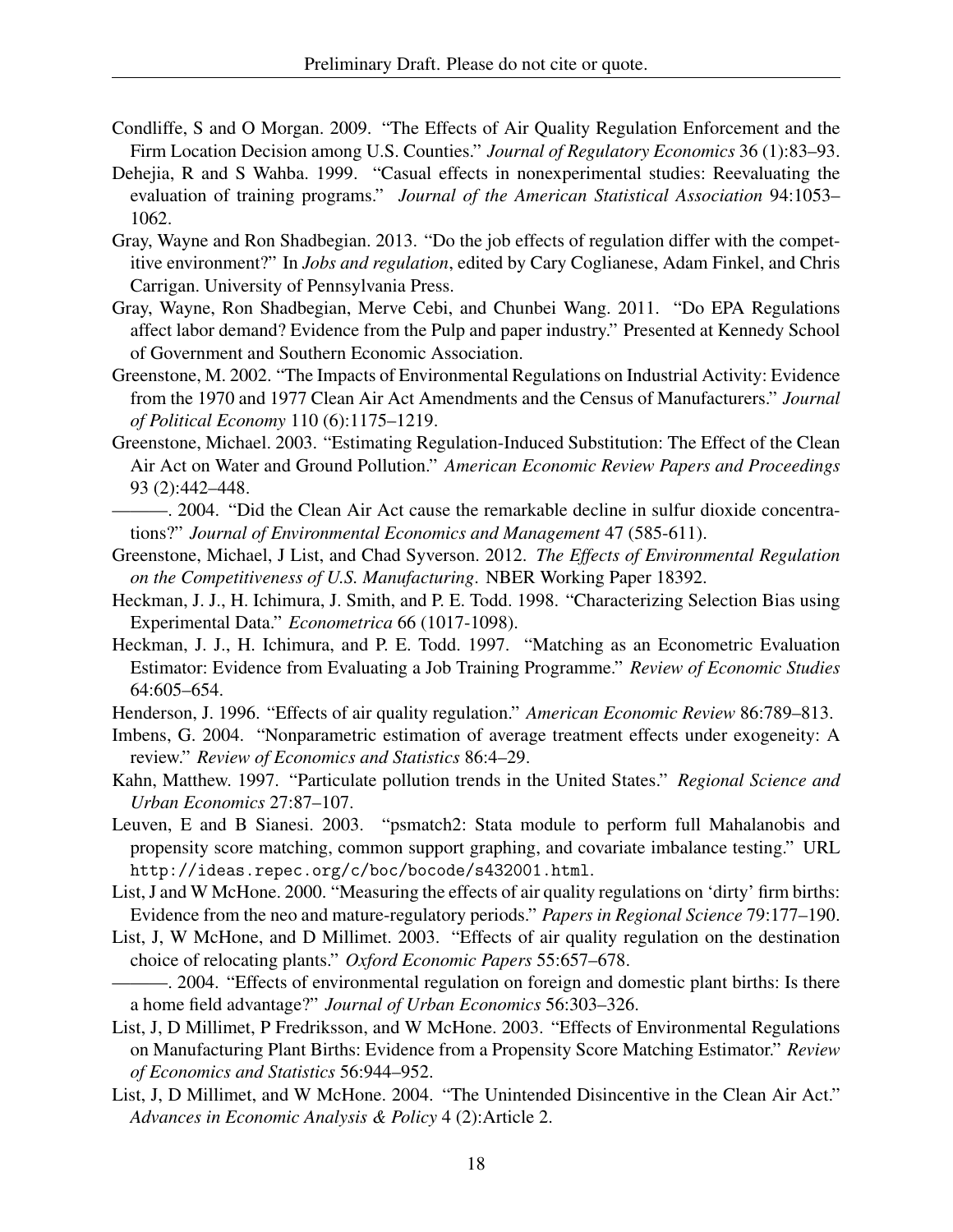- Morgan, O and S Condliffe. 2009. "Spatial Heterogeneity in Environmental Regulation Enforcement and the Firm Location Decision among U.S. Counties." *The Review of Regional Studies* 39 (3):239–252.
- Morgenstern, Richard D., William A. Pizer, and Jhih-Shyang Shih. 2002. "Jobs Versus the Environment: An Industry-Level Perspective." *Journal of Environmental Economics and Management* 43:412–436.
- National Research Council. 2008. *Estimating Mortality Risk Reduction and Economic Benefits from Controlling Ozone Air Pollution*. The National Academies Press.
- Rosenbaum, P and D Rubin. 1983. "The central role of the propensity score in observational studies for causal effects." *Biometrika* 70:41–55.
- Rubin, Donald. 2008. "For Objective Causal Inference, Design Trumps Analysis." *The Annals of Applied Statistics* 2:808–840.
- Stuart, Elizabeth. 2010. "Matching Methods for Causal Inference: A Review and a Look Forward." *Statistical Science* 25 (1):1–21.
- Stuart, Elizabeth and D Rubin. 2008. "Best practices in quasi-experimental designs: Matching methods for causal inference." In *Best Practices in Quantitative Methods*, edited by Jason Osborne. Sage.
- Walker, W. 2011. "Environmental Regulation and Labor Reallocation: Evidence from the Clean Air Act." *American Economic Review Papers and Proceedings* 101 (3):442–447.
- Wooley, David and Elizabeth Morss. 2012. *Clean Air Act Handbook: A practical guide to compliance*. West, 22nd ed.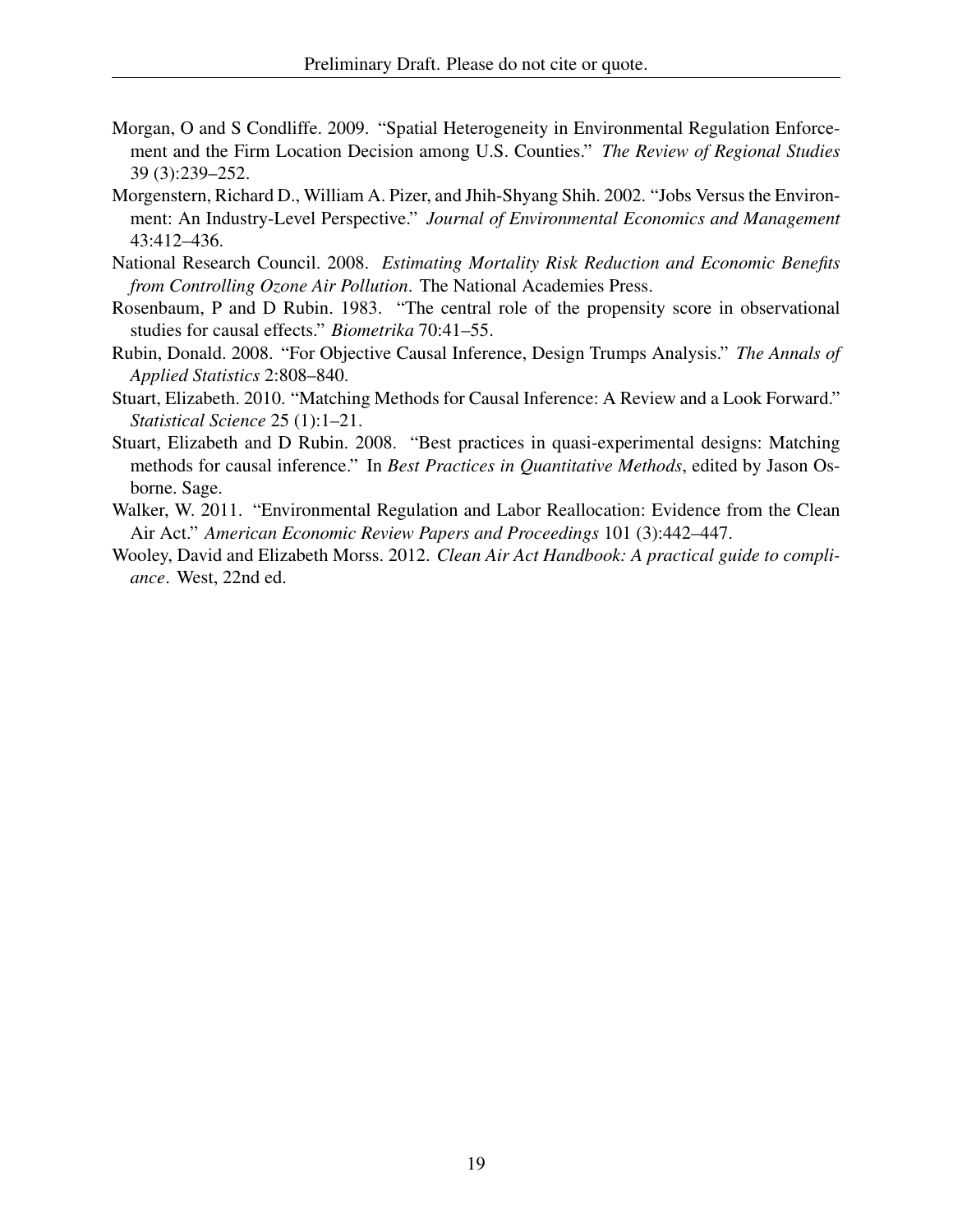|                        |      | 1989      | 1991 |           |  |
|------------------------|------|-----------|------|-----------|--|
|                        | Mean | Std. Dev. | Mean | Std. Dev. |  |
| Employment             |      |           |      |           |  |
| Attainment             | 163  | 142       | 164  | 143       |  |
| Non-attainment         | 178  | 129       | 171  | 120       |  |
| Total                  | 169  | 137       | 167  | 133       |  |
| Percent coal-fired BTU |      |           |      |           |  |
| Attainment             | 72   | 44        | 72   | 44        |  |
| Non-attainment         | 46   | 47        | 46   | 47        |  |
| Total                  | 61   | 47        | 61   | 47        |  |
| GWh utilization        |      |           |      |           |  |
| Attainment             | 3.6  | 3.7       | 3.6  | 3.8       |  |
| Non-attainment         | 3.3  | 3.4       | 3.0  | 3.4       |  |
| Total                  | 3.4  | 3.6       | 3.3  | 3.6       |  |
| MW capacity            |      |           |      |           |  |
| Attainment             | 797  | 673       | 798  | 672       |  |
| Non-attainment         | 867  | 700       | 858  | 698       |  |
| Total                  | 826  | 684       | 823  | 683       |  |
| Plant Age              |      |           |      |           |  |
| Attainment             | 25   | 14        | 27   | 14        |  |
| Non-attainment         | 33   | 13        | 34   | 13        |  |
| Total                  | 28   | 14        | 30   | 14        |  |
| Number of Plants       |      |           |      |           |  |
| Attainment             |      | 287       |      | 288       |  |
| Non-attainment         |      | 208       | 209  |           |  |
| Total                  |      | 497       |      | 497       |  |

Table 1: Plant Characteristics by Ozone Designation, 1989 and 1991

Sources: EIA, FERC, Federal Register, EPA's Green Book, McGraw-Hill Platts.

Note: Attainment areas in the Ozone Transport Region are here classified as non-attainment.

Table 2: Plant Characteristics by Ozone Classification, 1991

|                        | Transitional | Marginal | Moderate | <b>OTR</b> | <b>Serious</b> | Severe | Extreme  |
|------------------------|--------------|----------|----------|------------|----------------|--------|----------|
| Employment             | 166          | 198      | 201      | 184        | 111            | 180    | 98       |
|                        | (182)        | (133)    | (133)    | (73)       | (91)           | (110)  | (43)     |
| Percent coal-fired BTU | 42           | 69       | 70       | 85         | 8              | 40     | $\Omega$ |
|                        | (48)         | (44)     | (45)     | (34)       | (26)           | (45)   | (0)      |
| GWh utilization        | 3.2          | 4.3      | 3.6      | 4.6        | 1.8            | 2.5    | 1.1      |
|                        | (3.5)        | (3.9)    | (4.0)    | (3.7)      | (2.6)          | (2.9)  | (1.4)    |
| MW capacity            | 864          | 958      | 928      | 932        | 664            | 857    | 777      |
|                        | (673)        | (742)    | (755)    | (732)      | (566)          | (718)  | (634)    |
| Plant age              | 31           | 30       | 34       | 37         | 35             | 35     | 37       |
|                        | (12)         | (16)     | (14)     | (15)       | (13)           | (13)   | (8)      |
| Total plants           | 18           | 19       | 42       | 20         | 28             | 69     | 13       |

Sources: EIA, FERC, EPA's Green Book, 58 FR 56694, McGraw-Hill Platts.

Note: Attainment areas and Marginal non-attainment areas, according to EPA's Green

Book, in the Ozone Transport Region are here classified as OTR.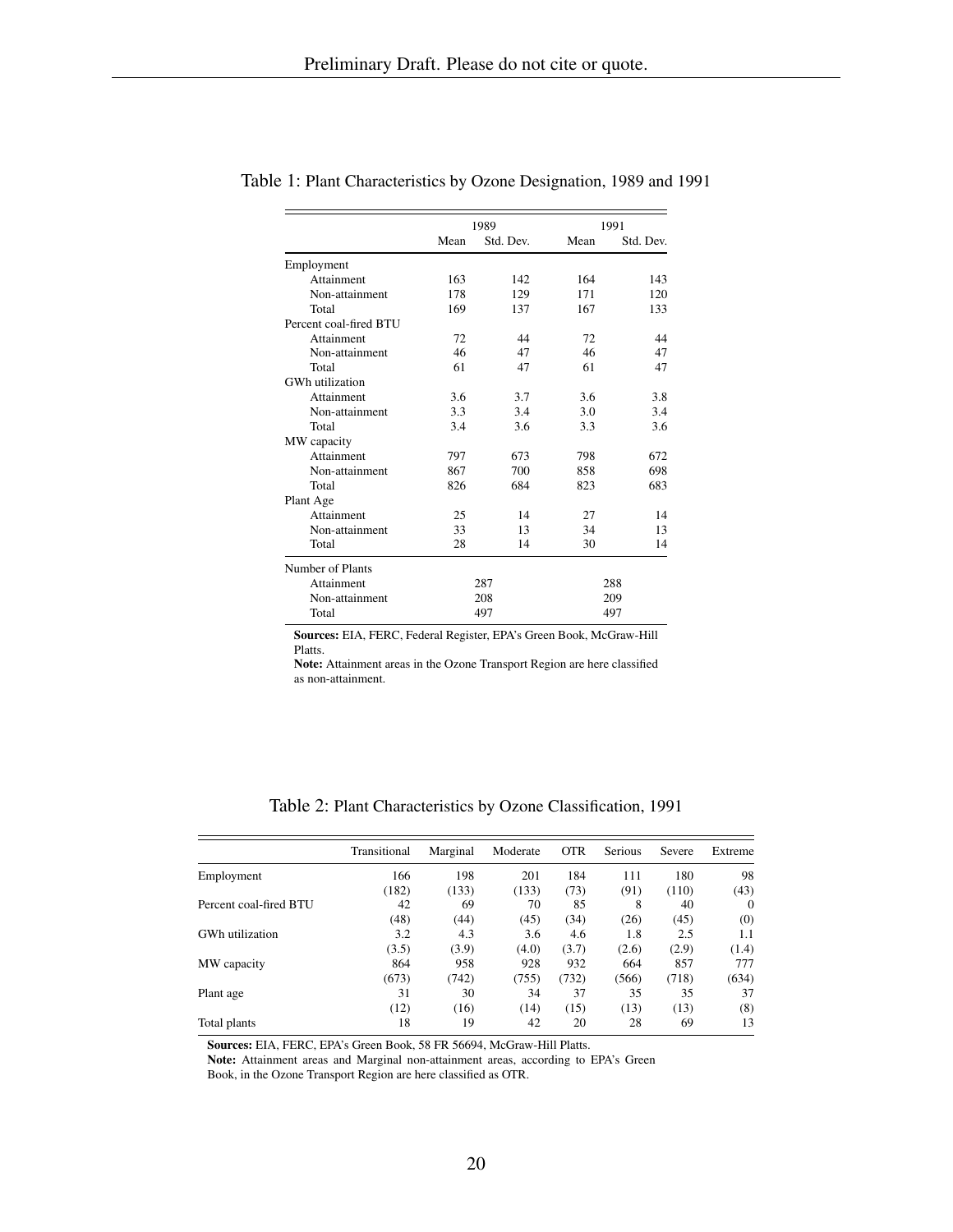|                                              | Log employment        |                         |                        |                           |                         |                        |  |
|----------------------------------------------|-----------------------|-------------------------|------------------------|---------------------------|-------------------------|------------------------|--|
|                                              | (1)                   | (2)                     | (3)                    | (4)                       | (5)                     | (6)                    |  |
| Non-Attainment×post treatment                | $-0.096*$<br>(0.050)  | $-0.099**$<br>(0.045)   | $-0.075***$<br>(0.032) |                           |                         |                        |  |
| Transitional × post treatment                |                       |                         |                        | $-0.151$                  | $-0.145$                | $-0.114$               |  |
|                                              |                       |                         |                        | (0.132)                   | (0.092)                 | (0.091)                |  |
| $Marginal \times post treatment$             |                       |                         |                        | $-0.006$<br>(0.104)       | 0.034<br>(0.077)        | 0.032<br>(0.050)       |  |
| $Modern$ te $\times$ post treatment          |                       |                         |                        | $-0.058$                  | $-0.112$                | $-0.064$               |  |
|                                              |                       |                         |                        | (0.092)                   | (0.088)                 | (0.077)                |  |
| Serious×post treatment                       |                       |                         |                        | $-0.181*$                 | $-0.145$                | $-0.134*$              |  |
|                                              |                       |                         |                        | (0.101)                   | (0.094)                 | (0.079)                |  |
| Severe×post treatment                        |                       |                         |                        | $-0.116^*$                | $-0.065$                | $-0.057$               |  |
|                                              |                       |                         |                        | (0.061)                   | (0.060)<br>$-0.230*$    | (0.035)                |  |
| Extreme×post treatment                       |                       |                         |                        | $-0.074$<br>(0.098)       | (0.120)                 | $-0.215***$<br>(0.092) |  |
| $OTR \times post treatment$                  |                       |                         |                        |                           |                         |                        |  |
| Non-attainment                               | $0.176***$<br>(0.043) | $0.636***$<br>(0.061)   |                        |                           |                         |                        |  |
| Transitional                                 |                       |                         |                        | 0.059                     | $0.641***$              |                        |  |
|                                              |                       |                         |                        | (0.105)                   | (0.090)                 |                        |  |
| Marginal                                     |                       |                         |                        | $0.329***$                | $0.428***$              |                        |  |
|                                              |                       |                         |                        | (0.092)                   | (0.075)                 |                        |  |
| Moderate                                     |                       |                         |                        | $0.370***$                | $0.739***$              |                        |  |
|                                              |                       |                         |                        | (0.083)<br>$-0.300^{***}$ | (0.094)<br>$0.753***$   |                        |  |
| Serious                                      |                       |                         |                        | (0.086)                   | (0.099)                 |                        |  |
| Severe                                       |                       |                         |                        | $0.310^{***}$             | $0.965***$              |                        |  |
|                                              |                       |                         |                        | (0.052)                   | (0.076)                 |                        |  |
| Extreme                                      |                       |                         |                        | $-0.250$ ***              | $1.024***$              |                        |  |
|                                              |                       |                         |                        | (0.076)                   | (0.117)                 |                        |  |
| <b>OTR</b>                                   |                       |                         |                        |                           |                         |                        |  |
| Age                                          |                       | ***<br>$-0.011$         | $0.009***$             |                           | $-0.011***$             | $0.009^{***}\,$        |  |
| Post treatment                               | $-0.142***$           | (0.001)<br>$-0.745***$  | (0.003)<br>$-0.123$    | $-0.142***$               | (0.001)<br>$-0.816$ *** | (0.003)<br>$-0.135*$   |  |
|                                              | (0.034)               | (0.120)                 | (0.086)                | (0.034)                   | (0.117)                 | (0.081)                |  |
| Non-attainment 1988                          |                       | $-0.244$ <sup>***</sup> |                        |                           | $-0.373***$             |                        |  |
|                                              |                       | (0.050)                 |                        |                           | (0.054)                 |                        |  |
| Percent Coal 1988                            |                       | $1.083***$              |                        |                           | $1.132***$              |                        |  |
|                                              |                       | (0.024)                 |                        |                           | (0.025)                 |                        |  |
| Constant                                     | $4.748***$            | $4.723***$              | $4.493***$             | $4.748***$                | $4.792***$              | $4.501^{***}$          |  |
|                                              | (0.029)               | (0.111)                 | (0.091)                | (0.029)                   | (0.107)                 | (0.091)                |  |
| NERC×Year fixed effect<br>Plant fixed effect | no                    | yes                     | yes                    | no                        | yes                     | yes                    |  |
|                                              | no                    | no                      | yes                    | no                        | no                      | yes                    |  |

# Table 3: Regression Results, 1991 Treatment without OTR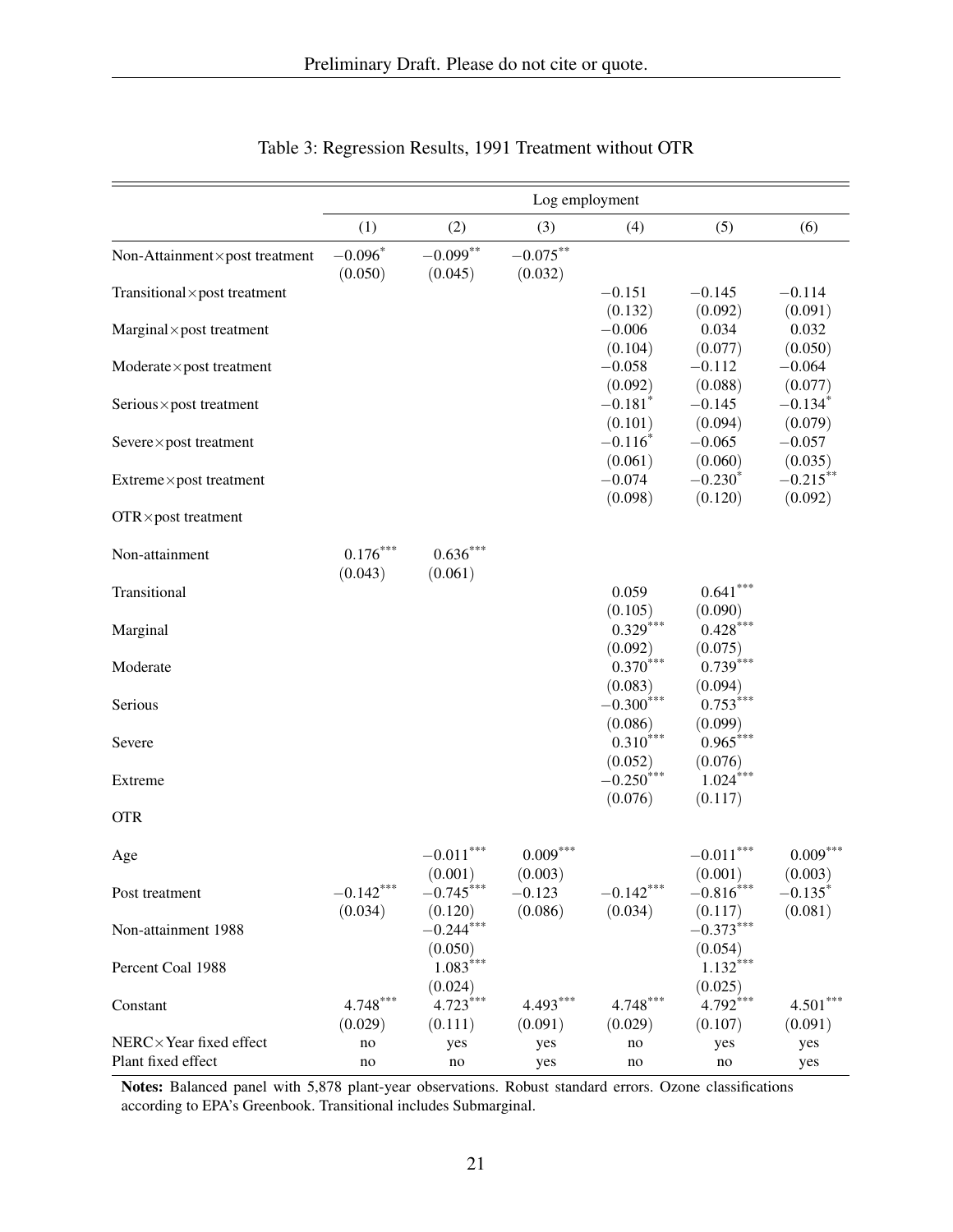|                                     | Log employment         |                        |                                |                        |                       |                       |  |
|-------------------------------------|------------------------|------------------------|--------------------------------|------------------------|-----------------------|-----------------------|--|
|                                     | (1)                    | (2)                    | (3)                            | (4)                    | (5)                   | (6)                   |  |
| Non-Attainment×post treatment       | $-0.100***$<br>(0.049) | $-0.104***$<br>(0.047) | $-0.081^{\ast\ast}$<br>(0.034) |                        |                       |                       |  |
| Transitional×post treatment         |                        |                        |                                | $-0.167$               | $-0.160$              | $-0.126$              |  |
|                                     |                        |                        |                                | (0.142)                | (0.102)               | (0.101)               |  |
| $Marginal \times post treatment$    |                        |                        |                                | 0.041                  | 0.068                 | 0.066                 |  |
|                                     |                        |                        |                                | (0.135)                | (0.087)               | (0.062)               |  |
| $Modern$ te $\times$ post treatment |                        |                        |                                | $-0.062$               | $-0.115$              | $-0.067$              |  |
|                                     |                        |                        |                                | (0.092)                | (0.089)               | (0.077)               |  |
| Serious×post treatment              |                        |                        |                                | $-0.185*$              | $-0.156$              | $-0.147*$             |  |
|                                     |                        |                        |                                | (0.101)<br>$-0.120*$   | (0.096)<br>$-0.082$   | (0.081)<br>$-0.077**$ |  |
| Severe×post treatment               |                        |                        |                                | (0.061)                | (0.066)               | (0.038)               |  |
| Extreme×post treatment              |                        |                        |                                | $-0.078$               | $-0.233*$             | $-0.217***$           |  |
|                                     |                        |                        |                                | (0.098)                | (0.120)               | (0.092)               |  |
| $OTR \times post treatment$         |                        |                        |                                | $-0.102$               | $-0.052$              | $-0.068$              |  |
|                                     |                        |                        |                                | (0.075)                | (0.113)               | (0.059)               |  |
| Non-attainment                      | $0.192***$             | $0.422***$             |                                |                        |                       |                       |  |
|                                     | (0.042)                | (0.057)                |                                |                        |                       |                       |  |
| Transitional                        |                        |                        |                                | 0.006                  | $0.515***$            |                       |  |
|                                     |                        |                        |                                | (0.114)                | (0.095)               |                       |  |
| Marginal                            |                        |                        |                                | $0.272**$              | $0.303***$            |                       |  |
|                                     |                        |                        |                                | (0.121)                | (0.084)               |                       |  |
| Moderate                            |                        |                        |                                | $0.381***$             | $0.630***$            |                       |  |
|                                     |                        |                        |                                | (0.083)                | (0.093)               |                       |  |
| Serious                             |                        |                        |                                | $-0.289***$            | $0.646***$            |                       |  |
|                                     |                        |                        |                                | (0.086)                | (0.099)               |                       |  |
| Severe                              |                        |                        |                                | $0.320***$             | $0.869***$            |                       |  |
|                                     |                        |                        |                                | (0.053)<br>$-0.239***$ | (0.077)<br>$0.900***$ |                       |  |
| Extreme                             |                        |                        |                                | (0.076)                |                       |                       |  |
| <b>OTR</b>                          |                        |                        |                                | $0.402$ <sup>***</sup> | (0.116)<br>$0.246**$  |                       |  |
|                                     |                        |                        |                                | (0.061)                | (0.101)               |                       |  |
| Age                                 |                        | $-0.011$               | $0.009^{***}\,$                |                        | $-0.011***$           | $0.009^{***}\,$       |  |
|                                     |                        | (0.001)                | (0.003)                        |                        | (0.001)               | (0.003)               |  |
| Post treatment                      | $-0.138***$            | $-0.735***$            | $-0.121$                       | $-0.138***$            | $-0.813***$           | $-0.139*$             |  |
|                                     | (0.035)                | (0.120)                | (0.086)                        | (0.035)                | (0.116)               | (0.080)               |  |
| Non-attainment 1988                 |                        | $-0.029$               |                                |                        | $-0.256$ ***          |                       |  |
|                                     |                        | (0.043)                |                                |                        | (0.051)               |                       |  |
| Percent Coal 1988                   |                        | $1.054***$             |                                |                        | $1.120***$            |                       |  |
|                                     |                        | (0.025)                |                                |                        | (0.025)               |                       |  |
| Constant                            | $4.738***$             | $4.731***$             | $4.498***$                     | $4.738***$             | $4.797***$            | $4.508***$            |  |
|                                     | (0.030)                | (0.109)                | (0.090)                        | (0.030)                | (0.106)               | (0.091)               |  |
| NERC×Year fixed effect              | no                     | yes                    | yes                            | no                     | yes                   | yes                   |  |
| Plant fixed effect                  | no                     | no                     | yes                            | no                     | no                    | yes                   |  |

# Table 4: Regression Results for 1991 Treatment with OTR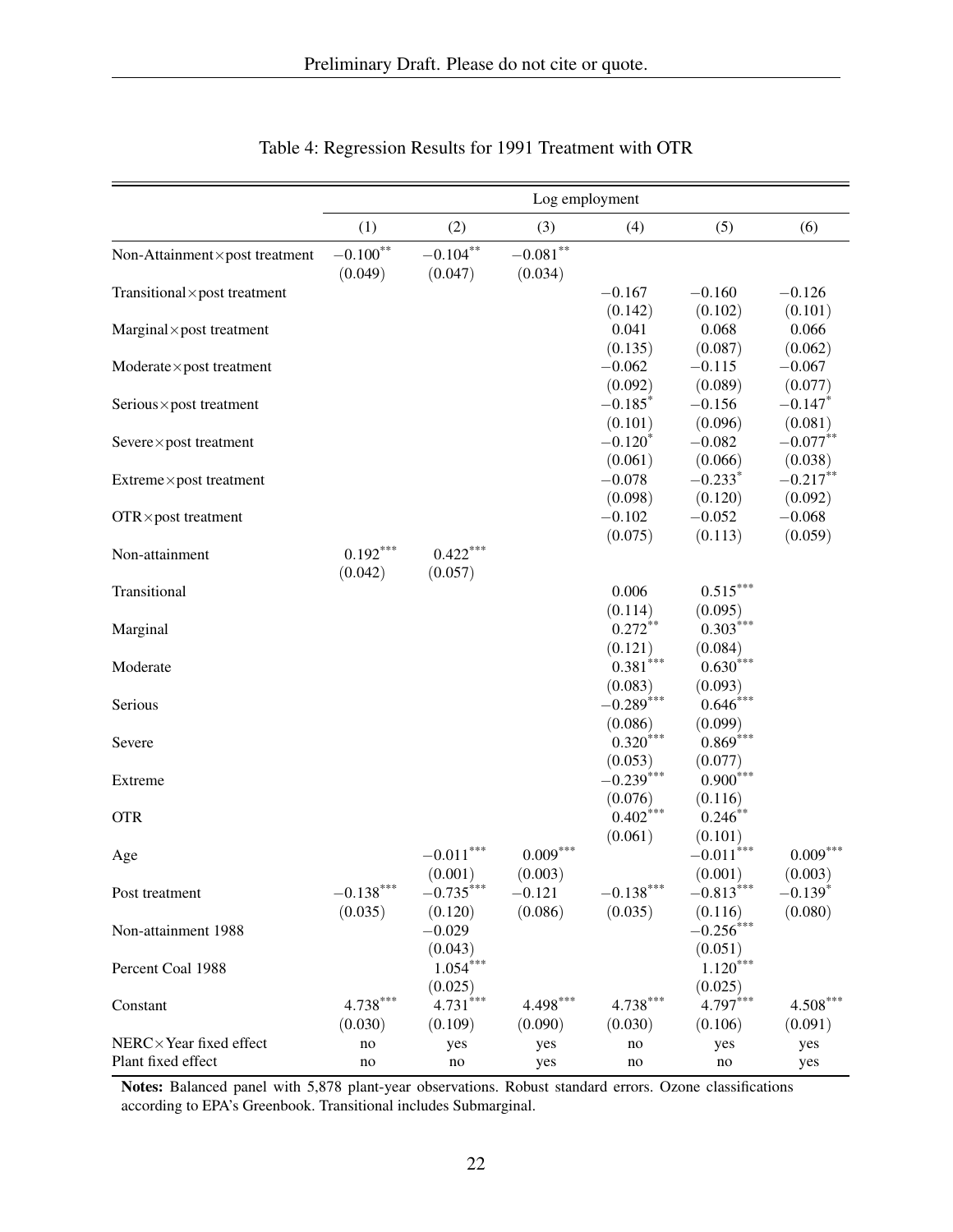|                                              | Log employment         |                                  |                        |                         |                                |                        |  |
|----------------------------------------------|------------------------|----------------------------------|------------------------|-------------------------|--------------------------------|------------------------|--|
|                                              | (1)                    | (2)                              | (3)                    | (4)                     | (5)                            | (6)                    |  |
| Non-Attainment×post treatment                | $-0.109***$<br>(0.044) | $-0.108***$<br>(0.038)           | $-0.092***$<br>(0.032) |                         |                                |                        |  |
| Transitional × post treatment                |                        |                                  |                        | $-0.176$                | $-0.160*$                      | $-0.143$               |  |
| $Marginal \times post treatment$             |                        |                                  |                        | (0.124)<br>$-0.033$     | (0.088)<br>0.021               | (0.101)<br>0.011       |  |
| $Modern$ te $\times$ post treatment          |                        |                                  |                        | (0.087)<br>$-0.069$     | (0.066)<br>$-0.133*$           | (0.047)<br>$-0.102*$   |  |
| Serious×post treatment                       |                        |                                  |                        | (0.074)<br>$-0.192**$   | (0.070)<br>$-0.143*$           | (0.060)<br>$-0.138*$   |  |
| Severe×post treatment                        |                        |                                  |                        | (0.090)<br>$-0.122**$   | (0.081)<br>$-0.068$            | (0.082)<br>$-0.060$    |  |
| Extreme×post treatment                       |                        |                                  |                        | (0.054)<br>$-0.101$     | (0.052)<br>$-0.215***$         | (0.039)<br>$-0.208***$ |  |
| $OTR \times post treatment$                  |                        |                                  |                        | (0.096)                 | (0.109)                        | (0.104)                |  |
| Non-attainment                               | $0.167***$<br>(0.033)  | $0.624***$<br>(0.055)            |                        |                         |                                |                        |  |
| Transitional                                 |                        |                                  |                        | 0.049                   | $0.626***$                     |                        |  |
| Marginal                                     |                        |                                  |                        | (0.083)<br>$0.343***$   | (0.078)<br>$0.441***$          |                        |  |
| Moderate                                     |                        |                                  |                        | (0.068)<br>$0.367***$   | (0.061)<br>$0.733***$          |                        |  |
| Serious                                      |                        |                                  |                        | (0.058)<br>$-0.325***$  | (0.076)<br>$0.728***$          |                        |  |
| Severe                                       |                        |                                  |                        | (0.067)<br>$0.293***$   | (0.084)<br>$0.956***$          |                        |  |
| Extreme                                      |                        |                                  |                        | (0.040)<br>$-0.252***$  | (0.068)<br>$0.975***$          |                        |  |
| <b>OTR</b>                                   |                        |                                  |                        | (0.060)                 | (0.097)                        |                        |  |
| Age                                          |                        | $-0.011***$                      | $0.009***$             |                         | $-0.011***$                    | $0.009***$             |  |
| Post treatment                               | $-0.176***$            | (0.001)<br>$-0.746$ ***          | (0.003)<br>$-0.117$    | $-0.176^{\ast\ast\ast}$ | (0.001)<br>$-0.813***$         | (0.003)<br>$-0.124$    |  |
| Non-attainment 1988                          | (0.030)                | (0.120)<br>$-0.244***$           | (0.087)                | (0.030)                 | (0.116)<br>$-0.373***$         | (0.083)                |  |
| Percent Coal 1988                            |                        | (0.050)<br>$1.083***$            |                        |                         | (0.054)<br>$1.132***$          |                        |  |
| Constant                                     | $4.744***$<br>(0.023)  | (0.024)<br>$4.729***$<br>(0.110) | $4.369***$<br>(0.126)  | $4.744***$<br>(0.023)   | (0.025)<br>4.793***<br>(0.106) | $4.384***$<br>(0.125)  |  |
| NERC×Year fixed effect<br>Plant fixed effect | no<br>no               | yes<br>no                        | yes<br>yes             | no<br>no                | yes<br>no                      | yes<br>yes             |  |

# Table 5: Regression Results for 1993 Treatment without OTR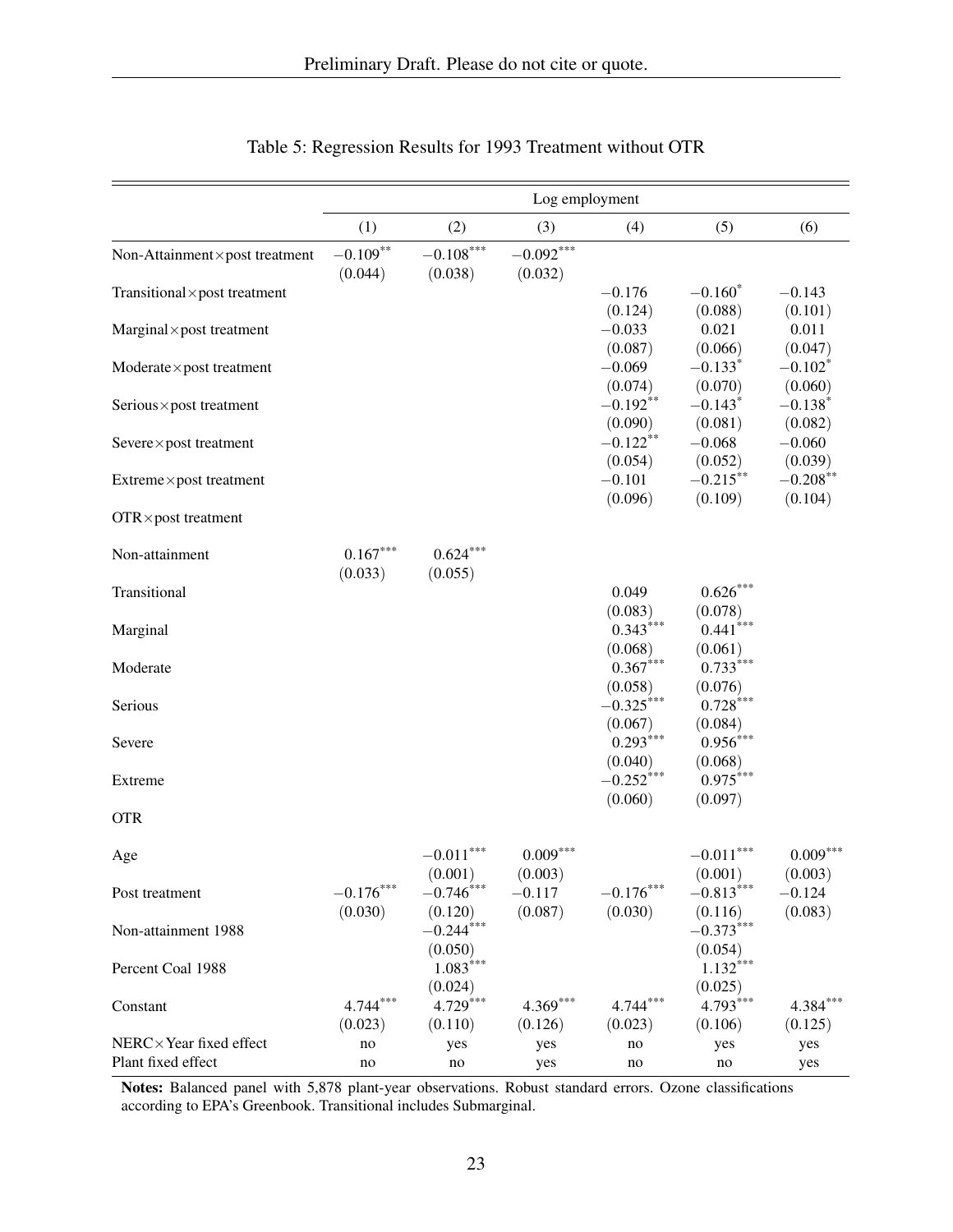|                                     | Log employment |                          |             |              |                         |            |  |
|-------------------------------------|----------------|--------------------------|-------------|--------------|-------------------------|------------|--|
|                                     | (1)            | (2)                      | (3)         | (4)          | (5)                     | (6)        |  |
| Non-Attainment×post treatment       | $-0.117***$    | $-0.114***$              | $-0.104***$ |              |                         |            |  |
|                                     | (0.043)        | (0.041)                  | (0.034)     |              |                         |            |  |
| Transitional×post treatment         |                |                          |             | $-0.195$     | $-0.174*$               | $-0.156$   |  |
|                                     |                |                          |             | (0.134)      | (0.097)                 | (0.112)    |  |
| $Marginal \times post treatment$    |                |                          |             | 0.018        | 0.060                   | 0.046      |  |
|                                     |                |                          |             | (0.112)      | (0.073)                 | (0.057)    |  |
| $Modern$ te $\times$ post treatment |                |                          |             | $-0.075$     | $-0.137$ *              | $-0.108*$  |  |
|                                     |                |                          |             | (0.074)      | (0.071)                 | (0.060)    |  |
| Serious×post treatment              |                |                          |             | $-0.198***$  | $-0.157*$               | $-0.157*$  |  |
|                                     |                |                          |             | (0.091)      | (0.084)                 | (0.083)    |  |
| Severe×post treatment               |                |                          |             | $-0.128***$  | $-0.090$                | $-0.092**$ |  |
|                                     |                |                          |             | (0.054)      | (0.057)                 | (0.041)    |  |
| Extreme×post treatment              |                |                          |             | $-0.107$     | $-0.218***$             | $-0.212**$ |  |
|                                     |                |                          |             | (0.096)      | (0.110)                 | (0.104)    |  |
| $OTR \times post treatment$         |                |                          |             | $-0.139***$  | $-0.074$                | $-0.118*$  |  |
|                                     |                |                          |             | (0.068)      | (0.097)                 | (0.072)    |  |
| Non-attainment                      | $0.183***$     | $0.411***$               |             |              |                         |            |  |
|                                     | (0.032)        | (0.051)                  |             |              |                         |            |  |
| Transitional                        |                |                          |             | $-0.005$     | $0.496***$              |            |  |
|                                     |                |                          |             | (0.089)      | (0.081)                 |            |  |
| Marginal                            |                |                          |             | $0.292***$   | $0.319***$              |            |  |
|                                     |                |                          |             | (0.089)      | (0.067)                 |            |  |
| Moderate                            |                |                          |             | $0.378***$   | $0.624***$              |            |  |
|                                     |                |                          |             | (0.058)      | (0.075)                 |            |  |
| Serious                             |                |                          |             | $-0.314***$  | $0.621***$              |            |  |
|                                     |                |                          |             | (0.067)      | (0.083)                 |            |  |
| Severe                              |                |                          |             | $0.304***$   | $0.860***$              |            |  |
|                                     |                |                          |             | (0.041)      | (0.068)                 |            |  |
| Extreme                             |                |                          |             | $-0.241$ *** | $0.851***$              |            |  |
|                                     |                |                          |             | (0.060)      | (0.095)                 |            |  |
| <b>OTR</b>                          |                |                          |             | $0.403***$   | $0.250***$              |            |  |
|                                     |                |                          | $0.009***$  | (0.047)      | (0.077)                 | $0.009***$ |  |
| Age                                 |                | $-0.011$                 |             |              | $-0.011***$             |            |  |
|                                     |                | (0.001)                  | (0.003)     | $-0.170***$  | (0.001)                 | (0.003)    |  |
| Post treatment                      | $-0.170***$    | $-0.736***$              | $-0.112$    |              | $-0.810***$             | $-0.127$   |  |
|                                     | (0.031)        | (0.119)                  | (0.087)     | (0.031)      | (0.116)<br>$-0.256$ *** | (0.082)    |  |
| Non-attainment 1988                 |                | $-0.029$                 |             |              |                         |            |  |
|                                     |                | (0.043)<br>$1.054***$    |             |              | (0.051)<br>$1.120***$   |            |  |
| Percent Coal 1988                   |                |                          |             |              |                         |            |  |
|                                     | $4.734***$     | (0.025)<br>$4.736^{4**}$ | $4.370***$  | $4.734***$   | (0.025)<br>$4.798***$   | $4.397***$ |  |
| Constant                            |                |                          |             |              |                         |            |  |
| NERC×Year fixed effect              | (0.023)        | (0.108)                  | (0.126)     | (0.023)      | (0.105)                 | (0.124)    |  |
| Plant fixed effect                  | no             | yes                      | yes         | no           | yes                     | yes        |  |
|                                     | no             | no                       | yes         | no           | no                      | yes        |  |

# Table 6: Regression Results for 1993 Treatment with OTR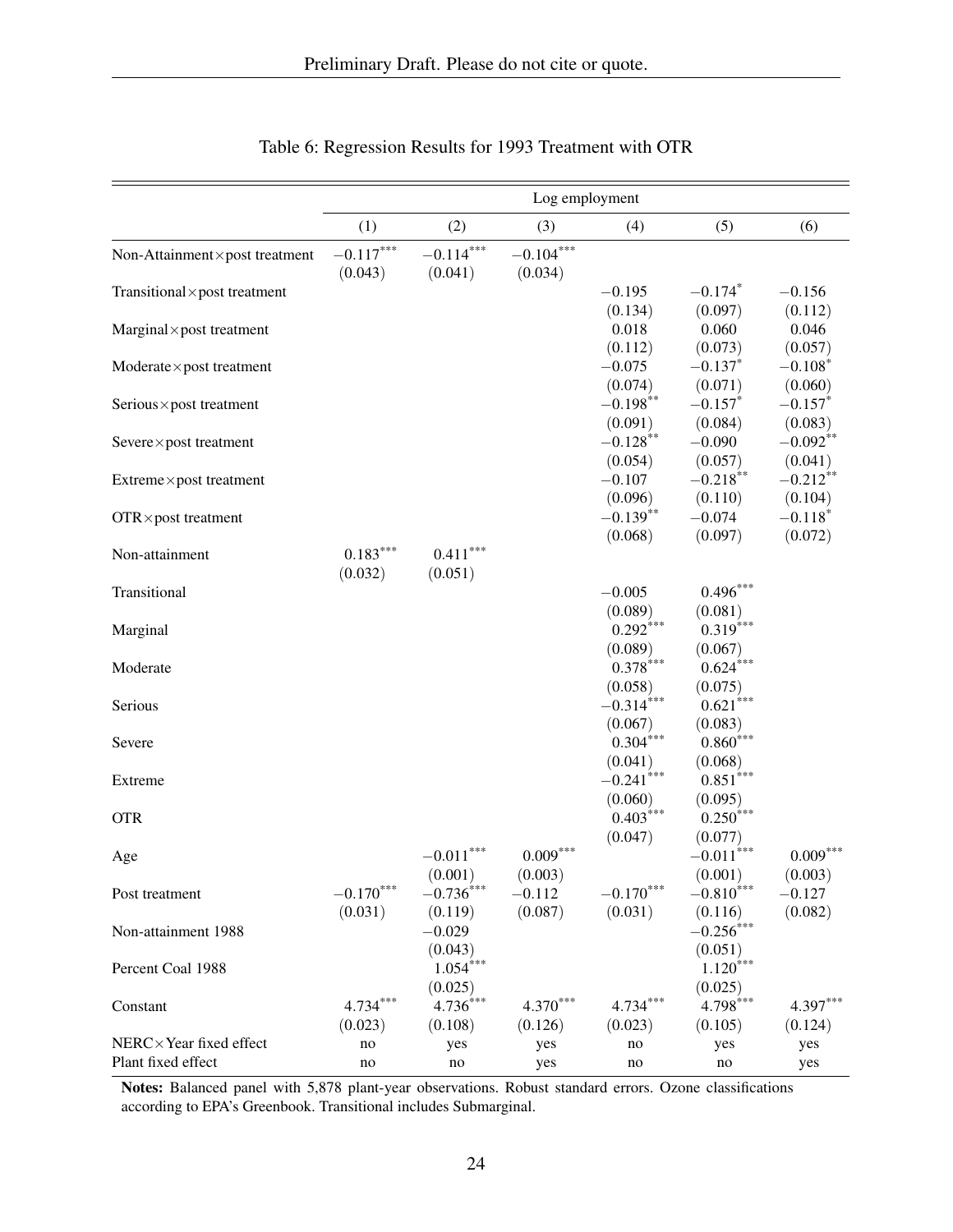| Dependent Variable: Non-attainment                          |                        |                                                                                                             |                  |                            |                           |
|-------------------------------------------------------------|------------------------|-------------------------------------------------------------------------------------------------------------|------------------|----------------------------|---------------------------|
| Constant                                                    | $-3.248***$<br>(0.582) |                                                                                                             |                  |                            |                           |
| Coal Percent 1988                                           | $-0.789***$<br>(0.147) | Percent BTUs<br>from coal<br>in 1988                                                                        |                  |                            |                           |
| Log(Name Plate Capacity)                                    | $0.279***$<br>(0.081)  | Log of plant<br>generating<br>capacity                                                                      |                  |                            |                           |
| Plant Age                                                   | $0.021***$<br>(0.005)  | Year minus<br>the year the<br>plant was<br>constructed                                                      |                  |                            |                           |
| Table A                                                     | 0.069<br>(0.167)       | A dummy variable<br>$=1$ if a plant was<br>regulated during<br>Phase 1 of the SO2<br><b>Trading Program</b> |                  |                            |                           |
| Distance to the Powder                                      | $0.001***$<br>(0.000)  | Number of miles<br>the plant is located<br>from the Powder<br><b>River Basin</b>                            |                  |                            |                           |
| Pseudo $R2 = 0.1693$<br>LR chi $2(5) = 113.27$<br>$N = 497$ | $(P-value = 0.0000)$   |                                                                                                             |                  |                            |                           |
| (Robust SEs)                                                |                        |                                                                                                             |                  |                            |                           |
| Propensity Score Balance Tests                              |                        |                                                                                                             |                  |                            |                           |
| Variable<br>Coal Percent 1988                               | Unmatched              | Mean<br>Treated<br>0.445                                                                                    | Control<br>0.729 | P-Value<br>-Value<br>0.000 | Percent Biased<br>Reduced |
| Log(Name Plate                                              | Matched<br>Unmatched   | 0.441<br>6.405                                                                                              | 0.444<br>6.330   | 0.950<br>0.001             | 98.9                      |
| Capacity)                                                   | Matched                | 6.427                                                                                                       | 6.454            | 0.748                      | 64.3                      |
| Plant Age                                                   | Unmatched              | 36.62                                                                                                       | 30.13            | 0.000                      |                           |
|                                                             | Matched                | 31.55                                                                                                       | 30.75            | 0.553                      | 87.6                      |
| Table A                                                     | Unmatched              | 0.183                                                                                                       | 0.214            | 0.003                      |                           |
|                                                             | Matched                | 0.181                                                                                                       | 0.186            | 0.897                      | 84.0                      |
| Distance to the<br>Powder River Basin                       | Unmatched<br>Matched   | 1244.9<br>1246.2                                                                                            | 990.5<br>1258.8  | 0.000<br>0.718             | 95.0                      |
|                                                             |                        |                                                                                                             |                  |                            |                           |

Table 7: Probit Regression Propensity Score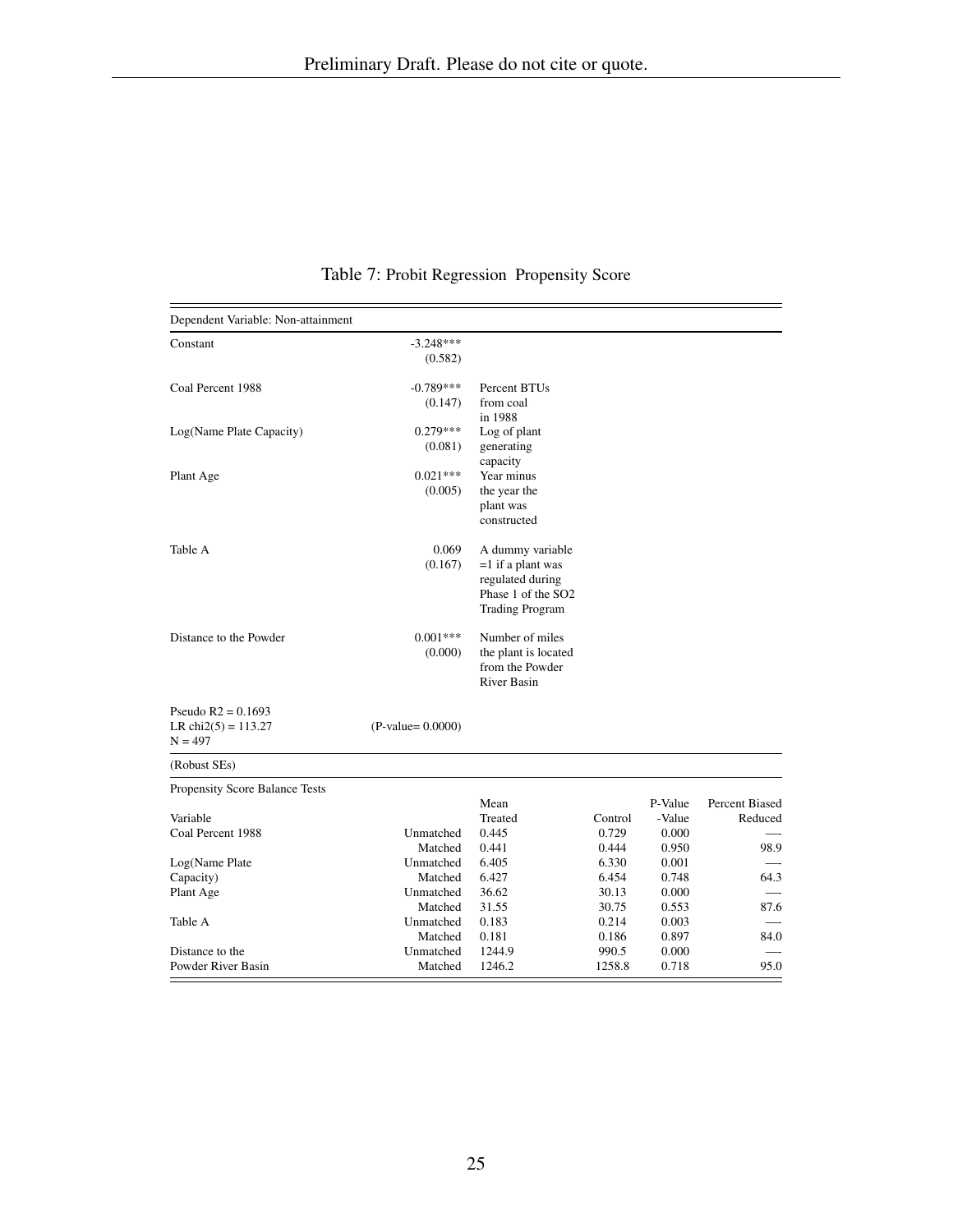|                                     | Log employment        |                        |                         |                        |                         |                       |  |
|-------------------------------------|-----------------------|------------------------|-------------------------|------------------------|-------------------------|-----------------------|--|
|                                     | (1)                   | (2)                    | (3)                     | (4)                    | (5)                     | (6)                   |  |
| Non-Attainment×post treatment       | 0.039<br>(0.053)      | $-0.041$<br>(0.051)    | $-0.038$<br>(0.052)     |                        |                         |                       |  |
| Transitional × post treatment       |                       |                        |                         | $-0.016$               | $-0.069$                | $-0.045$              |  |
| $Marginal \times post treatment$    |                       |                        |                         | (0.133)<br>0.128       | (0.093)<br>0.115        | (0.117)<br>0.099      |  |
|                                     |                       |                        |                         | (0.105)                | (0.082)                 | (0.083)               |  |
| $Modern$ te $\times$ post treatment |                       |                        |                         | 0.077                  | $-0.073$                | $-0.039$              |  |
|                                     |                       |                        |                         | (0.093)                | (0.090)                 | (0.079)               |  |
| Serious×post treatment              |                       |                        |                         | $-0.046$               | $-0.126$                | $-0.144$              |  |
| Severe×post treatment               |                       |                        |                         | (0.103)<br>0.019       | (0.098)<br>$-0.020$     | (0.091)<br>$-0.040$   |  |
|                                     |                       |                        |                         | (0.063)                | (0.065)                 | (0.047)               |  |
| Extreme×post treatment              |                       |                        |                         | 0.061                  | $-0.278*$               | $-0.282**$            |  |
| $OTR \times post treatment$         |                       |                        |                         | (0.100)                | (0.160)                 | (0.138)               |  |
| Non-attainment                      | $0.261***$<br>(0.044) | $0.459***$<br>(0.057)  |                         |                        |                         |                       |  |
| Transitional                        |                       |                        |                         | 0.144                  | $0.420***$              |                       |  |
|                                     |                       |                        |                         | (0.106)                | (0.081)                 |                       |  |
| Marginal                            |                       |                        |                         | $0.414***$             | $0.242***$              |                       |  |
| Moderate                            |                       |                        |                         | (0.093)<br>$0.455***$  | (0.076)<br>$0.541***$   |                       |  |
|                                     |                       |                        |                         | (0.084)                | (0.090)                 |                       |  |
| Serious                             |                       |                        |                         | $-0.215**$             | $0.487***$              |                       |  |
|                                     |                       |                        |                         | (0.086)                | (0.097)                 |                       |  |
| Severe                              |                       |                        |                         | $0.394***$             | $0.704***$              |                       |  |
| Extreme                             |                       |                        |                         | (0.053)<br>$-0.165***$ | (0.071)<br>$0.843***$   |                       |  |
|                                     |                       |                        |                         | (0.077)                | (0.149)                 |                       |  |
| <b>OTR</b>                          |                       |                        |                         |                        |                         |                       |  |
| Age                                 |                       | $-0.011***$<br>(0.001) | $0.012***$<br>(0.003)   |                        | $-0.011***$<br>(0.001)  | $0.012***$<br>(0.003) |  |
| Post treatment                      | $-0.277***$           | $-0.804$ ***           | $-0.381$ <sup>***</sup> | $-0.277***$            | $-0.835^{***}$          | $-0.380^{***}$        |  |
| Non-attainment 1988                 | (0.038)               | (0.083)<br>$-0.265***$ | (0.089)                 | (0.038)                | (0.082)<br>$-0.336$ *** | (0.089)               |  |
|                                     |                       | (0.039)                |                         |                        | (0.042)                 |                       |  |
| Percent Coal 1988                   |                       | $0.929***$             |                         |                        | $0.988***$              |                       |  |
|                                     |                       | (0.030)                |                         |                        | (0.031)                 |                       |  |
| Constant                            | $4.664***$            | $4.981$ <sup>***</sup> | $4.360***$              | $4.664***$             | $5.017***$              | $4.375***$            |  |
| NERC×Year fixed effect              | (0.031)<br>no         | (0.059)<br>yes         | (0.105)<br>yes          | (0.031)<br>no          | (0.058)<br>yes          | (0.106)<br>yes        |  |
| Plant fixed effect                  | no                    | no                     | yes                     | no                     | no                      | yes                   |  |

# Table 8: Matching Regression Results for 1991 Treatment without OTR